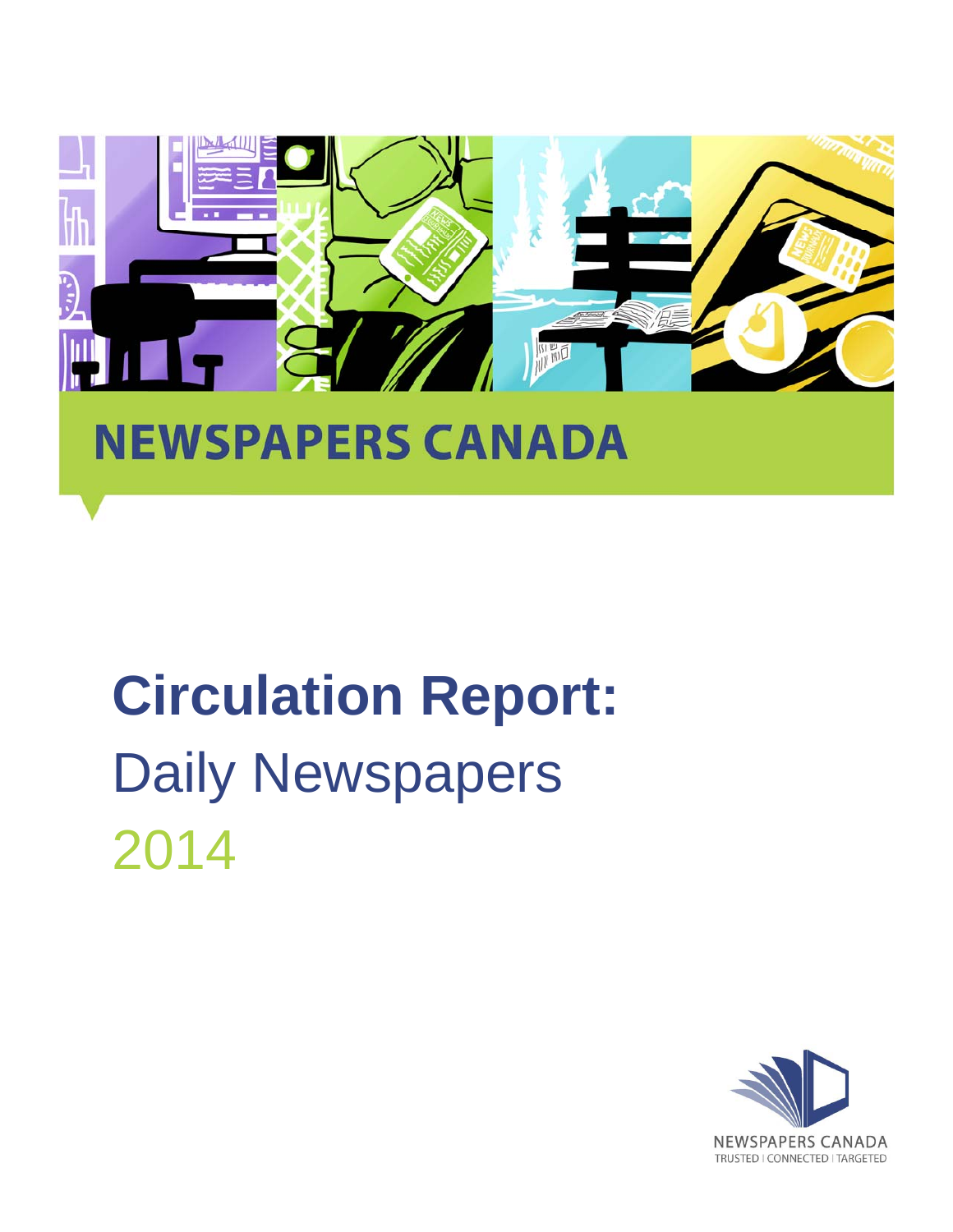

Report produced by Newspapers Canada *www.newspaperscanada.ca*

Companion Excel spreadsheet available online at *http://www.newspaperscanada.ca/daily-newspaper-circulation-data*

For additional information contact: *Kelly Levson, Director of Research klevson@newspaperscanada.ca*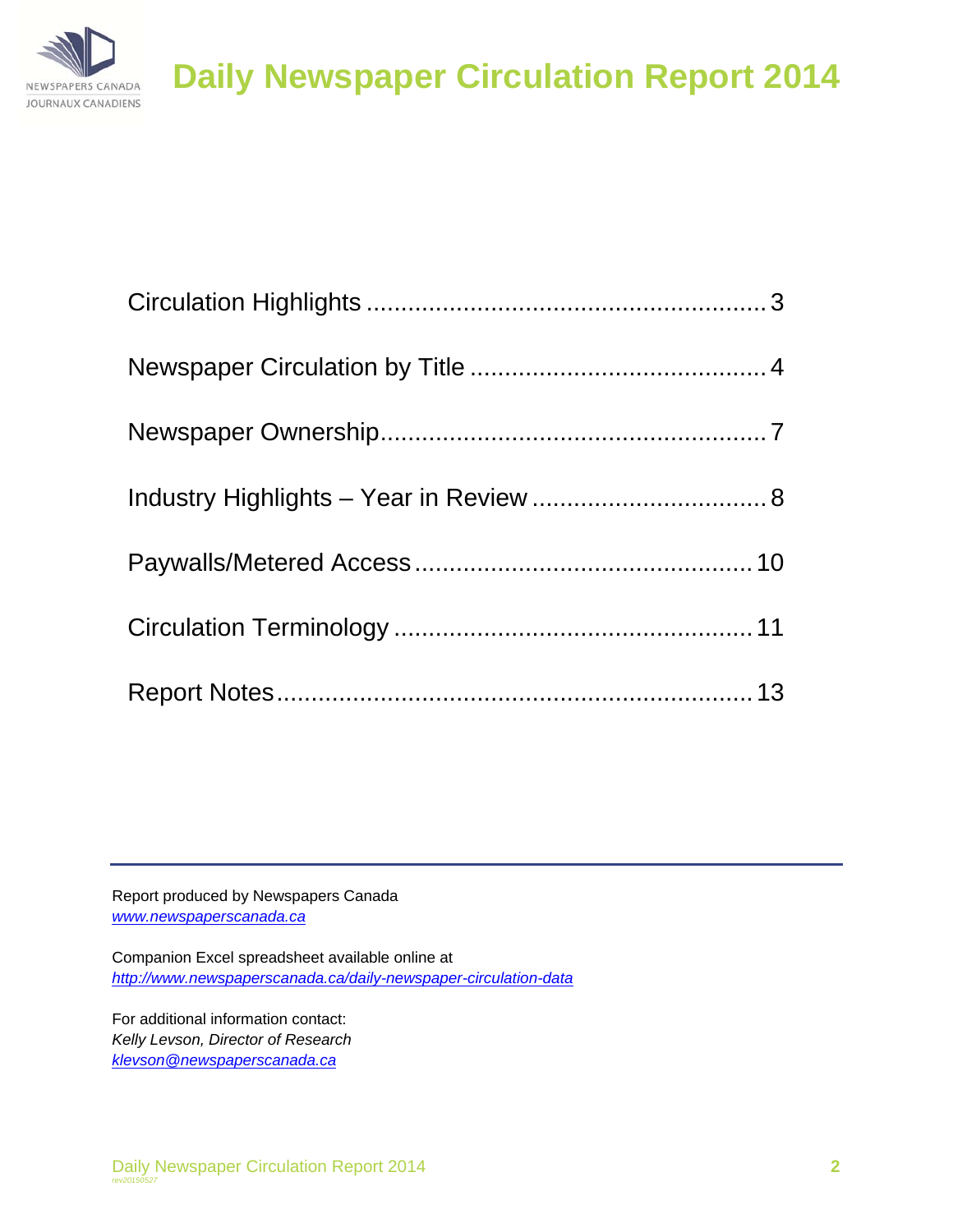

#### **Circulation Highlights**

In 2014 there were **91** paid dailies in Canada and **13** free dailies for a grand total of **104** daily newspapers, compared to **112** in 2013. There were eight less newspapers publishing in 2014:

- One paid daily newspaper closed (Kamloops Daily News).
- Two paid daily newspapers merged (Dawson Creek News and Alaska Highway News).
- Six free distribution daily newspapers ceased publishing (Nanaimo News Bulletin Daily, Peace Arch News Daily, Morning Star Daily, Metro Regina, Metro Saskatoon, Metro London).

In 2014, Canada's paid and free daily newspaper circulation (printed and digital) stood at **5,312,018** copies on an average publishing day and **31,765,434** copies over the course of a week. This is a **7%** drop over the previous year, representing approximately **400,000** fewer copies (printed and digital) circulated on an average day.

Since 2013 digital circulation has been broken out separately in the annual circulation report for those papers that provide digital circulation in their audits or publisher statements. In 2014 the weekly digital circulation grew by almost **8%** over the previous year. This represents approximately **450,000** additional digital copies each week.

Two thirds of weekly circulation is concentrated in Ontario and Quebec with the balance spread throughout the other provinces.

| <b>Province</b>    | <b>Circulation - Weekly Total</b><br>(Print/Digital) | <b>Circulation - Daily</b><br>Avg. (Print/Digital) | <b>Newspape</b><br>r Titles | <b>Circulation - Total</b><br><b>Weekly Digital ONLY</b> |
|--------------------|------------------------------------------------------|----------------------------------------------------|-----------------------------|----------------------------------------------------------|
| <b>AB</b>          | 2,791,025                                            | 469,656                                            | 11                          | 629,777                                                  |
| <b>BC</b>          | 3,495,412                                            | 620,371                                            | 15                          | 649,079                                                  |
| <b>MB</b>          | 1,295,274                                            | 211,553                                            | $\overline{4}$              | 373,602                                                  |
| <b>NB</b>          | 540,294                                              | 90,049                                             | 4                           | 1,734                                                    |
| <b>NL</b>          | 231,678                                              | 38,613                                             | $\overline{2}$              | 89,210                                                   |
| <b>NS</b>          | 939,697                                              | 163,937                                            | 5                           | 105,278                                                  |
| <b>ON</b>          | 13,640,603                                           | 2,272,915                                          | 43                          | 2,373,423                                                |
| <b>PE</b>          | 126,127                                              | 21,021                                             | 2                           | 1,017                                                    |
| QC                 | 8,094,237                                            | 1,321,755                                          | 13                          | 1,945,709                                                |
| <b>SK</b>          | 602,097                                              | 100,349                                            | 4                           | 145,247                                                  |
| <b>YK</b>          | 8,993                                                | 1,799                                              | 1                           |                                                          |
| <b>Grand Total</b> | 31,765,434                                           | 5,312,018                                          | 104                         | 6,314,075                                                |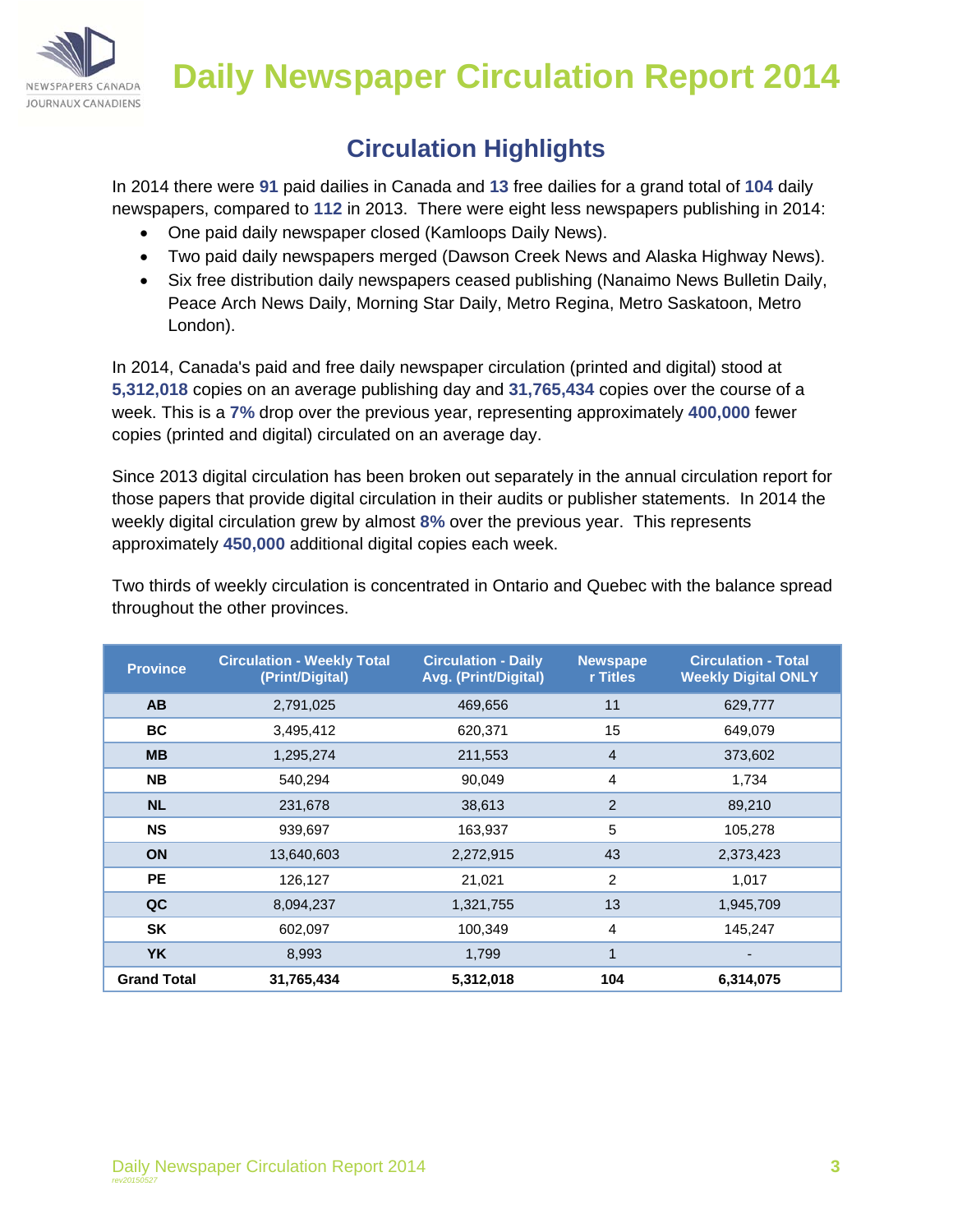# 2014 Daily Newspaper Circulation Report **2014 Daily Newspaper Circulation Report**

|                                                            |                                                                                                                                                                                                                                                                                                                                                                                                                                                                      |              |                                                   |                     |                 |                  | <b>AAM</b> |                    |                |                  |                    | Snapshot Average March-September 2014/CMCA/CCAB 12 months ending December 2014<br>Non Paid Circulation |         |                 |                                                  |                                 |                               |                                 |
|------------------------------------------------------------|----------------------------------------------------------------------------------------------------------------------------------------------------------------------------------------------------------------------------------------------------------------------------------------------------------------------------------------------------------------------------------------------------------------------------------------------------------------------|--------------|---------------------------------------------------|---------------------|-----------------|------------------|------------|--------------------|----------------|------------------|--------------------|--------------------------------------------------------------------------------------------------------|---------|-----------------|--------------------------------------------------|---------------------------------|-------------------------------|---------------------------------|
|                                                            |                                                                                                                                                                                                                                                                                                                                                                                                                                                                      |              |                                                   |                     |                 | Paid Circulation |            | (Qualified/S       | oonsored/Free, | <b>h</b> trolled |                    | (Print/Digital)                                                                                        |         | (already        | Circ)<br>Digital Circulation<br>induded in Total |                                 |                               |                                 |
| Newspape                                                   | Market<br>Prov                                                                                                                                                                                                                                                                                                                                                                                                                                                       | Paid/F       | Freq.                                             | Audit<br>Basis      | Avg Wkday       | Sat              | Sun        | Avg Wkday          | Sat            | Sur,             | Avg Wkday          | Sat                                                                                                    | Sun     | Avg Wkday       | Sur,<br>Sat                                      | Weekly Total<br>(Print/Digital) | (Print/Digital)<br>Daily Avg. | <b>Total Weekly</b>             |
| Calgary Herald                                             | Kue<br>₹                                                                                                                                                                                                                                                                                                                                                                                                                                                             | ree          | B <sub>S</sub> -M                                 | <b>AAM</b>          | 62,974          | 67,515           |            | 50,876             | 43,246         |                  | 113,850            | 110,76                                                                                                 |         | 54.366          | 46,705                                           | 680,009                         | 113,335                       | <b>Pigital ONLY*</b><br>818,535 |
| The Calgary Sun                                            | VueBle:<br>₽                                                                                                                                                                                                                                                                                                                                                                                                                                                         | Paid         | $M-Su$                                            | CCAB                | 25,403          | 28,708           | 39,604     | 18,331             | 16,776         | 16,080           | 43,734             | 45,484                                                                                                 | 55,684  | 6,505           | 6,281                                            | 319,838<br>6,304                | 45,691                        | 45,110                          |
| The Edmonton Journal<br>Metro Calgary                      | Edmonton<br>Calgary<br>₽<br>æ                                                                                                                                                                                                                                                                                                                                                                                                                                        | Paid<br>Free | $M-Sa$<br>$\frac{1}{2}$                           | CCAB<br><b>AAM</b>  | 62,714          | 68,928           |            | 36,330<br>63,057   | 33,643         |                  | 99,044<br>63,057   | 102,571                                                                                                |         | 37,504          | 35,522                                           | 597,789<br>315,284              | 99,631<br>63,057              | 223,042                         |
| The Edmonton Sun                                           | Edmonton<br>$\overline{AB}$                                                                                                                                                                                                                                                                                                                                                                                                                                          | Paid         | $M-Su$                                            | CCAB                | 30,305          | 30,920           | 41,754     | 9,613              | 6,828          | 7,601            | 39,918             | 37,748                                                                                                 | 49,355  | 5,649           | 5,529                                            | 286,693<br>5,478                | 40,956                        | 39,252                          |
| Metro Edmonton                                             | Edmonton<br>₹                                                                                                                                                                                                                                                                                                                                                                                                                                                        | Free         | $\frac{1}{2}$                                     | CCAB                |                 |                  |            | 61,434             |                |                  | 61,434             |                                                                                                        |         |                 |                                                  | 307,172                         | 61,434                        |                                 |
| Fort McMurray Today                                        | Fort McMurray<br>ą                                                                                                                                                                                                                                                                                                                                                                                                                                                   | Paid         | $\frac{1}{2}$                                     | <b>AAM</b>          | 1,888           |                  |            | $\overline{4}$     |                |                  | 1,902              |                                                                                                        |         |                 |                                                  | 9,508                           | 1,902                         |                                 |
| Daily Herald-Tribune                                       | Grande Prairie<br>æ                                                                                                                                                                                                                                                                                                                                                                                                                                                  | Paid         | $\stackrel{\scriptscriptstyle{\mathsf{L}}}{\geq}$ | <b>AAM</b>          | 3,697           |                  |            | ᠷ                  |                |                  | 3,728              |                                                                                                        |         |                 |                                                  | 18,640                          | 3,728                         |                                 |
| ethbridge Herald                                           | Lethbridge<br>₽                                                                                                                                                                                                                                                                                                                                                                                                                                                      | Paid         | $M-Su$                                            | <b>AAM</b>          | 12,524          | 12,273           | 11,093     | 5,403              | 2,067          | $\overline{5}$   | 17,927             | 14,340                                                                                                 | 11,970  | 326             | 325                                              | 115,942<br>327                  | 16,563                        | 2,282                           |
| Medicine Hat News                                          | Medicine Hat<br>$\overline{AB}$                                                                                                                                                                                                                                                                                                                                                                                                                                      | Paid         | $M-Sa$                                            | <b>AAM</b>          | 9,250           | 9,250            |            | 3,073              | 3,073          |                  | 12,323             | 12,323                                                                                                 |         | 190             | 190                                              | 73,938                          | 12,323                        | 1,140                           |
| ranbrook Daily Townsman^^<br>Red Deer Advocate             | Cranbrook<br>Red Deer<br>₹                                                                                                                                                                                                                                                                                                                                                                                                                                           | Paid<br>Paid | $M-Sa$                                            | CMCA<br><b>AAM</b>  | 2,926<br>10,076 | 10,347           |            | 976                | 610            |                  | 11,052             | 10,956                                                                                                 |         | 20              | ශ                                                | 66,214<br>23,834                | 11,036<br>4,767               | 417                             |
| Alaska Highway News                                        | Fort St. Johr<br>96<br>9G                                                                                                                                                                                                                                                                                                                                                                                                                                            | Paid         | $\frac{1}{2}$<br>"×                               | CMCA                | 2,143           |                  |            |                    |                | 9,204            | 2,926<br>2,143     |                                                                                                        | 9,204   |                 |                                                  | 10,715                          | 2,143                         |                                 |
| The Courier (Kelowna)                                      | Kelowna<br>8C                                                                                                                                                                                                                                                                                                                                                                                                                                                        | Paid         | $M-Su$                                            | <b>AAM</b>          | 8,820           | 9,035            | 8,739      | 1,701              | 1,512          | 1,509            | 10,521             | 10,547                                                                                                 | 10,247  | 106             | 106                                              | 73,399<br>104                   | 10,486                        | 737                             |
| The Daily Bulletin (Kimberley)                             | (imberle<br>မ                                                                                                                                                                                                                                                                                                                                                                                                                                                        | Paid         | $\frac{1}{2}$                                     | CMCA                | 1,183           |                  |            | 1,860              |                |                  | 3,043              |                                                                                                        |         | $\mathbf{r}$    |                                                  |                                 | 3,043                         | 3                               |
| lanaimo Daily News ^'                                      | lanaimo<br>မ္မ                                                                                                                                                                                                                                                                                                                                                                                                                                                       | Paid         | $M-Sa$                                            | <b>AAM</b>          | 3,918           | 3,945            |            | 610                | 610            | 30,230           | 4,527              | 4,554                                                                                                  | 30,230  |                 |                                                  | $\frac{15,215}{57,421}$         | 9,570                         |                                 |
| Penticton Herald                                           | Penticton<br>BC                                                                                                                                                                                                                                                                                                                                                                                                                                                      | Paid         | $M-Su$                                            | <b>AAM</b>          | 5,400           | 5,254            | 5,004      | 235                | 238            | 217              | 5,635              | 5,492                                                                                                  | 5,220   | $\overline{93}$ | 95                                               | 38,884<br>95                    | 5,555                         | 649                             |
| Alberni Valley Times                                       | <b>Port Albern</b><br>မ္တ                                                                                                                                                                                                                                                                                                                                                                                                                                            | Paid         | ž                                                 | <b>AAM</b>          | 3,088           |                  |            | 1,705              |                |                  | 4,793              |                                                                                                        |         |                 |                                                  | 23,965                          | 4,793                         |                                 |
| rince George Citizen^^                                     | Prince George<br>9C                                                                                                                                                                                                                                                                                                                                                                                                                                                  | Paid         | $M-Sa$                                            | <b>AAM</b>          | 8,914           | 9,219            |            | 74                 | 74             | 14,272           | 8,988              | 9,293                                                                                                  | 14,272  | 157             | 158                                              | 68,502                          | 11,417                        | 941                             |
| The Trail Times                                            | ē<br>BC                                                                                                                                                                                                                                                                                                                                                                                                                                                              | Paid         | 뿝                                                 | CMCA                | 2,722           |                  |            | m                  |                |                  | 2,731              |                                                                                                        |         | ą               |                                                  | 10,924                          | 2,731                         | <b>160</b>                      |
| The Province                                               | lancouver<br>မိ                                                                                                                                                                                                                                                                                                                                                                                                                                                      | Paid         | $5u - F$                                          | <b>AAM</b>          | 68,541          |                  | 86,931     | 55,836             |                | 52,061           | 124,377            |                                                                                                        | 138,992 | 46,913          | 45,023                                           | 760,874                         | 126,812                       | 279,586                         |
| The Vancouver Sun                                          | /ancouver<br>96                                                                                                                                                                                                                                                                                                                                                                                                                                                      | Paid         | $M-Sa$                                            | <b>AAM</b>          | 86,132          | 110,745          |            | 55,114             | 52,599         |                  | 141,246            | 163,344                                                                                                |         | 55,704          | 53,007                                           | 869,571                         | 144,929                       | 331,527                         |
| Epoch Times (Vancouver)^                                   | <b>Jancouver</b><br>မင                                                                                                                                                                                                                                                                                                                                                                                                                                               | Free         | M-Su                                              | 5                   |                 |                  |            | 10,100             | 7,000          | 7,000            | 10,100             | 7,000                                                                                                  |         |                 |                                                  | 57,500                          | 8,214                         |                                 |
| 24 Hours Vancouver<br><b>Metro Vancouver</b>               | Vancouver<br>/ancouve<br>8C<br>9C                                                                                                                                                                                                                                                                                                                                                                                                                                    | Free<br>Free | $\frac{1}{2}$<br>$\frac{1}{2}$                    | <b>CCAB</b><br>CCAB |                 |                  |            | 115,684<br>115,178 |                |                  | 115,684<br>115,178 |                                                                                                        |         |                 |                                                  | 578,419<br>575,889              | 115,684<br>115,178            |                                 |
| imes Colonist                                              | <b>/ictoria</b><br>8C                                                                                                                                                                                                                                                                                                                                                                                                                                                | Paid         | T-Su                                              | <b>AAM</b>          | 48,738          | 49,162           | 49,233     | 6,415              | 5,628          | 5,672            | 55,152             | 54,789                                                                                                 | 54,904  | 5,899           | 5,908                                            | 330,301<br>5,919                | 55,050                        | 35,420                          |
| <b>Brandon Sun</b>                                         | Brandon<br>€                                                                                                                                                                                                                                                                                                                                                                                                                                                         | Paid         | $M-Su$                                            | <b>AAM</b>          | 8,770           | 10,743           |            | 2,479              | 1,427          |                  | 11,248             | 12,170                                                                                                 |         | 313             | 314                                              | 68,410                          | 9,773                         | 1,879                           |
| <b>Ninnipeg Free Press</b>                                 | Winnipeg<br>$\overline{\mathbf{B}}$                                                                                                                                                                                                                                                                                                                                                                                                                                  | Paid         | $M-Sa$                                            | <b>AAM</b>          | 71,677          | 101,382          |            | 33,232             | 37,507         |                  | 104,909            | 138,888                                                                                                |         | 27,901          | 33,066                                           | 663,431                         | 110,572                       | 172,569                         |
| Winnipeg Sun ~                                             | Winnipeg<br>€                                                                                                                                                                                                                                                                                                                                                                                                                                                        | Paid         | $M-Su$                                            | <b>CCAB</b>         | 15,290          | 16,537           | 17,728     | 40,921             | 30,593         | 29,963           | 56,211             | 47,130                                                                                                 | 47,691  | 28,610          | 27,983<br>28,122                                 | 375,876                         | 53,697                        | 199,155                         |
| Metro Winnipeg                                             | Winnipeg<br>gм                                                                                                                                                                                                                                                                                                                                                                                                                                                       | Free         | $\frac{1}{2}$                                     | CCAB                |                 |                  |            | 37,512             |                |                  | 37,512             |                                                                                                        |         |                 |                                                  | 187,558                         | 37,512                        |                                 |
| 'Acadie Nouvelle                                           | Caraquet<br>₽                                                                                                                                                                                                                                                                                                                                                                                                                                                        | Paid         | $M-Sa$                                            | ష                   | 18,102          | 18,102           |            |                    |                |                  | 18,102             | 18,102                                                                                                 |         |                 |                                                  | 108,612                         | 18,102                        |                                 |
| The Daily Gleaner                                          | Fredericton<br>₽                                                                                                                                                                                                                                                                                                                                                                                                                                                     | Paid         | $M-Sa$                                            | CMCA                | 16,050          | 16,050           |            | 52                 | 52             |                  | 16,102             | 16,102                                                                                                 |         | <b>110</b>      | 110                                              | 96,612                          | 16,102                        | 660                             |
| imes-Transcript                                            | Moncton<br>$\mathbf{B}$                                                                                                                                                                                                                                                                                                                                                                                                                                              | Paid         | M-Sa                                              | CMCA                | 28,812          | 28,812           |            | 76                 |                |                  | 28,888             | 28,888                                                                                                 |         | 164             | 164                                              | 173,328                         | 28,888                        | 984                             |
| NB Telegraph Journa                                        | Saint John<br>g                                                                                                                                                                                                                                                                                                                                                                                                                                                      | Paid         | $M-Sa$                                            | CCAB<br>CMCA        | 26,863          | 26,863           |            | 94                 | $\overline{5}$ |                  | 5,399<br>26,957    | 5,868<br>26,957                                                                                        |         | 15              | $\frac{15}{2}$<br>$\mathbf{z}$                   | 161,742                         | 26,957                        | g                               |
| The Western Star<br>The Telegram                           | Corner Brook<br>it. John's<br>ź<br>$\overline{z}$                                                                                                                                                                                                                                                                                                                                                                                                                    | Paid<br>Paid | $N-Sa$<br>$M-Sa$                                  | CCAB                | 5,015           | 25,596<br>5,765  |            | 16,533<br>384      | 14,104<br>103  |                  | 31,823             | 39,700                                                                                                 |         | 14,825<br>2     | 14,651                                           | 32,863<br>198,815               | 33,136<br>5,477               | 88,776<br>434                   |
| The Chronicle-Herald                                       | kejllek<br>š                                                                                                                                                                                                                                                                                                                                                                                                                                                         | Paid         | $M-Sa$                                            | <b>AAM</b>          | 71,304          | 74,724           |            | 19,848             | 18,454         |                  | 91,152             | 93,178                                                                                                 |         | 17,136          | 16,995                                           | 548,938                         | 91,490                        | 102,675                         |
| Metro Halifax                                              | Halifax<br>$\frac{2}{5}$                                                                                                                                                                                                                                                                                                                                                                                                                                             | Free         | $\frac{1}{2}$                                     | CCAB                |                 |                  |            | 43,928             |                |                  | 43,928             |                                                                                                        |         |                 |                                                  | 219,638                         | 43,928                        |                                 |
| The News (New Glasgow)                                     | <b>New Glasgow</b><br>š                                                                                                                                                                                                                                                                                                                                                                                                                                              | Paid         | $M-Sa$                                            | CMCA                | 4,493           | 4,493            |            | 827                | 827            |                  | 5,320              | 5,320                                                                                                  |         |                 |                                                  | 31,920                          | 5,320                         |                                 |
| Cape Breton Post                                           | sydney<br>SN                                                                                                                                                                                                                                                                                                                                                                                                                                                         | Paid         | $M-Sa$                                            | CCAB                | 16,414          | 17,072           |            | 2,123              | 170            |                  | 18,537             | 17,242                                                                                                 |         | 434             | 433                                              | 109,927                         | 18,321                        | 2,603                           |
| The Daily News (Truro)<br>he Barrie Examiner^^             | ruro<br><b>Barrie</b><br>š<br>ž                                                                                                                                                                                                                                                                                                                                                                                                                                      | Paid<br>Paid | $M-Sa$<br>$M-Sa$                                  | CMCA<br>CCAB        | 4,378<br>6,553  | 5,974<br>4,378   |            | 501                | 501            | 44,729           | 4,879<br>6,553     | 5,974<br>4,879                                                                                         | 44,729  |                 |                                                  | 29,274<br>83,466                | 13,911<br>4,879               |                                 |
| The Intelligencer~                                         | <b>Belleville</b><br>$\overline{6}$                                                                                                                                                                                                                                                                                                                                                                                                                                  | Paid         | $M-Sa$                                            | CCAB                | 6,840           | 6,911            |            | 382                | 378            |                  | 7,222              | 7,289                                                                                                  |         | 546             | 541                                              | 43,399                          | 7,233                         | 3,271                           |
| The Expositor ~                                            | Brantford<br>š                                                                                                                                                                                                                                                                                                                                                                                                                                                       | Paid         | $M-Sa$                                            | CCAB                | 12,382          | 12,773           |            | 6,676              | 613            |                  | 19,058             | 13,386                                                                                                 |         | 619             | 601                                              | 108,676                         | 18,113                        | 3,696                           |
| Brockville Recorder and Times <sup>NA</sup>                | <b>Brockville</b><br>$\overline{6}$                                                                                                                                                                                                                                                                                                                                                                                                                                  | Paid         | T-Sa                                              | ρS                  | 5,889           | 5,889            |            |                    |                | 18,645           | 5,889              | 5,889                                                                                                  | 18,645  | 175             | 175                                              | 53,979                          | 10,796                        | 875                             |
| The Chatham Daily News                                     | Chatham<br>š                                                                                                                                                                                                                                                                                                                                                                                                                                                         | Paid         | $N-Sa$                                            | CCAB                | 5,249           | 5,329            |            | 136                | 118            |                  | 5,385              | 5,447                                                                                                  |         | 260             | 259                                              | 32,372                          | 5,395                         | 1,559                           |
| Northumberland Today <sup>NA</sup>                         | Cobourg/Port Hope<br>š                                                                                                                                                                                                                                                                                                                                                                                                                                               | Paid         | $\frac{4}{5}$                                     | CMCA                | 3,168           |                  |            |                    |                | 18,450           | 3,168              |                                                                                                        | 18,450  | 44              |                                                  | 34,290                          | 6,858                         | 220                             |
| Standard-Freeholder                                        | Cornwal<br>$\overline{6}$                                                                                                                                                                                                                                                                                                                                                                                                                                            | Paid         | N-Sa                                              | CCAB                | 7,329           | 7,525            |            | 150                | 147            |                  | 7,479              | 7,672                                                                                                  |         | 501             | 496                                              | 45,067                          | 7,511                         | 3,001                           |
| Fort Frances Daily Bulletin<br>Guelph Mercury              | Fort Frances<br>Guelph<br>š<br>$\overline{6}$                                                                                                                                                                                                                                                                                                                                                                                                                        | Paid<br>Paid | $M-Sa$<br>"⊾<br>≱                                 | CCAB<br>ρS          | 2,499<br>9,371  | 9,948            |            | 1,972              | 1,351          |                  | 2,499<br>11,343    | 11,299                                                                                                 |         | 1,197           | 895                                              | 12,496<br>68,014                | 2,499<br>11,336               | 6,880                           |
| The Spectator                                              | Hamilton<br>š                                                                                                                                                                                                                                                                                                                                                                                                                                                        | Paid         | $M-Sa$                                            | CCAB                | 74,950          | 80,431           |            | 39,013             | 36,204         |                  | 113,963            | 116,635                                                                                                |         | 34,527          | 34,258                                           | 686,450                         | 114,408                       | 206,893                         |
| Daily Miner and News                                       | Kenora<br>š                                                                                                                                                                                                                                                                                                                                                                                                                                                          | Paid         | M-W,F                                             | 2q                  | 2,077           |                  |            |                    |                |                  | 2,077              |                                                                                                        |         |                 |                                                  | 8,308                           | 1,187                         |                                 |
| The Kingston Whig-Standard                                 | Kingston<br>$\mathsf{S}% _{T}=\mathsf{S}_{T}\!\left( a,b\right) ,\ \mathsf{S}_{T}=\mathsf{S}_{T}\!\left( a,b\right) ,\ \mathsf{S}_{T}=\mathsf{S}_{T}\!\left( a,b\right) ,\ \mathsf{S}_{T}=\mathsf{S}_{T}\!\left( a,b\right) ,\ \mathsf{S}_{T}=\mathsf{S}_{T}\!\left( a,b\right) ,\ \mathsf{S}_{T}=\mathsf{S}_{T}\!\left( a,b\right) ,\ \mathsf{S}_{T}=\mathsf{S}_{T}\!\left( a,b\right) ,\ \mathsf{S}_{T}=\mathsf{S}_{T}\!\left( a,b\right) ,\ \mathsf{S}_{T}=\math$ | Paid         | $N-Sa$                                            | CCAB                | 15,341          | 17,006           |            | 1,736              | 1,662          |                  | 17,077             | 18,668                                                                                                 |         | 2,152           | 2,081                                            | 104,053                         | 17,342                        | 12,841                          |
| The London Free Press                                      | ndon-<br>š                                                                                                                                                                                                                                                                                                                                                                                                                                                           | Paid         | $M-Sa$                                            | <b>CCAB</b>         | 50,034          | 54,573           |            | 18,988             | 18,218         |                  | 69,022             | 72,791                                                                                                 |         | 18,701          | 18,431                                           | 417,901                         | 69,650                        | 111,936                         |
| The Globe and Mail                                         | National<br>$\overline{6}$                                                                                                                                                                                                                                                                                                                                                                                                                                           | Paid         | $N-Sa$                                            | <b>AAM</b>          | 244,021         | 312,865          |            | 102,522            | 103,544        |                  | 346,543            | 416,409                                                                                                |         | 139,534         | 139,076                                          | 2,149,124                       | 358,187                       | 836,746                         |
| National Post                                              | National<br>ð                                                                                                                                                                                                                                                                                                                                                                                                                                                        | Paid         | $M-Sa$                                            | <b>AAM</b>          | 8,034<br>83,671 | 92,951           |            | 99,440             | 88,574         |                  | 183,111            | 181,525<br>8,595                                                                                       |         | 47,610          | 36,649                                           | 1,097,080                       | 182,847                       | 274,699                         |
| The North Bay Nugget <sup>~</sup><br>Niagara Falls Review~ | Niagara Falls<br>North Bay<br>$\frac{2}{5}$                                                                                                                                                                                                                                                                                                                                                                                                                          | Paid         | $M-Sa$<br>N-Sa                                    | CCAB<br>CCAB        | 8,208           | 8,057<br>8,623   |            | 6,025<br>231       | 538<br>237     |                  | 14,059<br>8,439    | 8,860                                                                                                  |         | 587<br>477      | 585<br>468                                       | 78,890                          | 13,148<br>8,509               | 3,520<br>2,853                  |
|                                                            |                                                                                                                                                                                                                                                                                                                                                                                                                                                                      | Paid         |                                                   |                     |                 |                  |            |                    |                |                  |                    |                                                                                                        |         |                 |                                                  | 51,055                          |                               |                                 |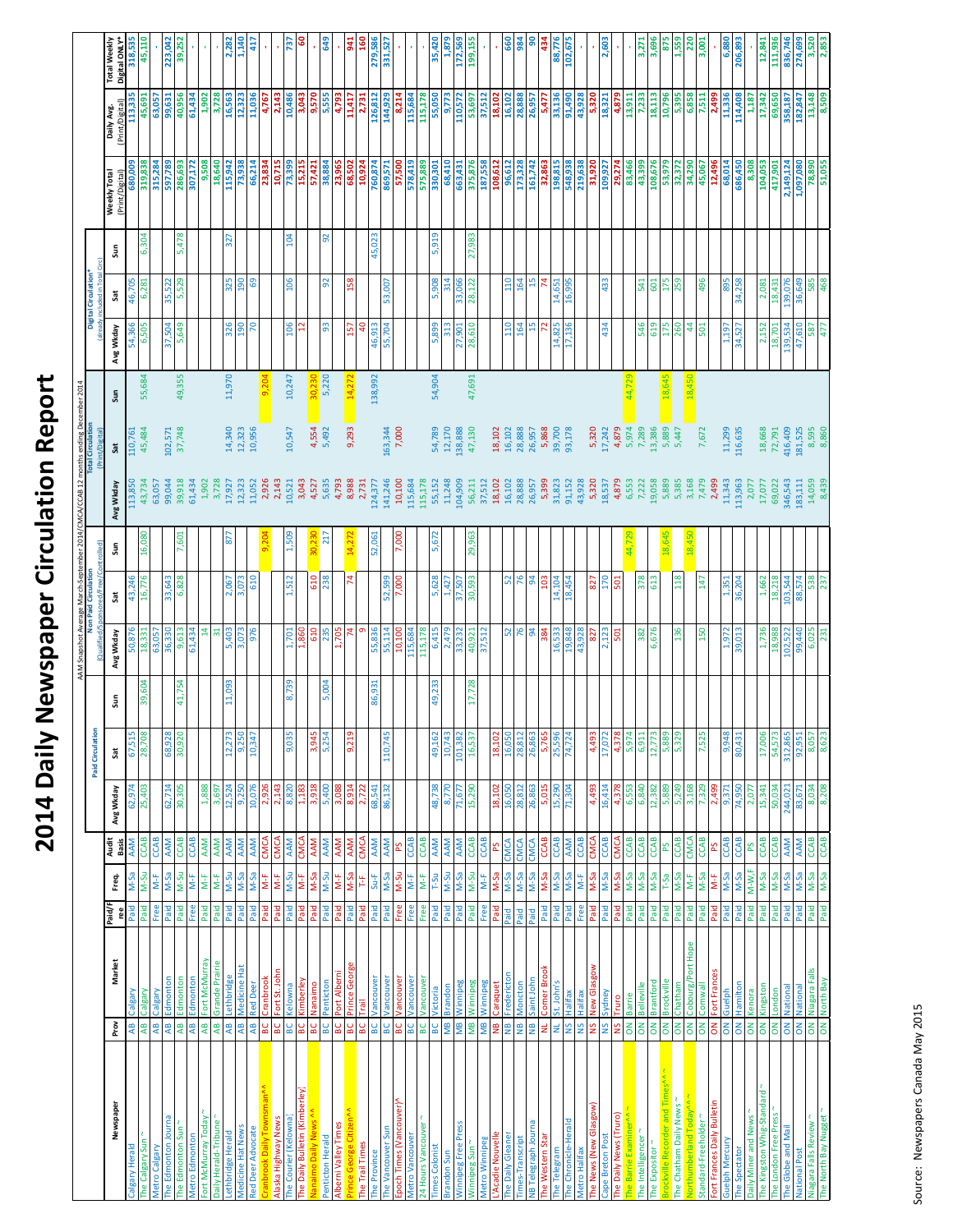# 2014 Daily Newspaper Circulation Report **2014 Daily Newspaper Circulation Report**

|                                    |                |                    |              |                  |                          |                   |                   |           | AAM Snapshot      | Non Paid Circulation                  |         |                   | nonths ending December 2014<br>Total Circulation |           |                   | Digital Circulation <sup>5</sup> |                                 |                               |                               |
|------------------------------------|----------------|--------------------|--------------|------------------|--------------------------|-------------------|-------------------|-----------|-------------------|---------------------------------------|---------|-------------------|--------------------------------------------------|-----------|-------------------|----------------------------------|---------------------------------|-------------------------------|-------------------------------|
|                                    |                |                    |              |                  |                          |                   | Paid Circulation  |           |                   | (Qualified/Sponsored/Free/Controlled) |         |                   | (Print/Digital                                   |           |                   | already included in Total Circ)  |                                 |                               |                               |
| Newspape                           | Prov           | Market             | Paid/<br>ree | Freq.            | Audit<br>Basis           | Avg Wkday         | Sat               | Sun       | Avg Wkday         | Sat                                   | 5       | Avg Wkday         | Sat                                              | Sun       | Avg Wkday         | Sun<br>Sat                       | (Print/Digital)<br>Weekly Total | (Print/Digital)<br>Daily Avg. | Digital ONLY*<br>Total Weekly |
| The Packet & Times                 | š              | <b>Orillia</b>     | Paid         | $M-Sa$           | 2q                       | 9,157             | 6,139             |           |                   |                                       |         | 9,157             | 6,139                                            |           |                   |                                  | 51,924                          | 8,654                         |                               |
| Ottawa Citizen                     | š              | Ottawa/Gatineau    | Paid         | $M-Sa$           | <b>AAM</b>               | 76,086            | 86,901            |           | 29,528            | 11,304                                |         | 105,614           | 98,204                                           |           | 28,833            | 11,787                           | 626,272                         | 104,379                       | 155,950                       |
| e Droit                            | š              | Ottawa/Gatineau    | Paid         | $M-Sa$           | <b>AAM</b>               | 27,150            | 29,532            |           | 7,605             | 1,832                                 |         | 34,755            | 31,364                                           |           | 4,648             | 4,511                            | 205,136                         | 34,189                        | 27,751                        |
| The Ottawa Sun ~                   | š              | Ottawa/Gatineau    | Paid         | $M-Su$           | CCAB                     | 29,069            | 25,449            | 27,332    | 10,201            | 9,022                                 | 8,624   | 39,270            | 34,471                                           | 35,956    | 6,693             | 6,481<br>6,413                   | 266,777                         | 38,111                        | 46,359                        |
| Metro Ottawa                       | $\overline{6}$ | Ottawa/Gatineau    | Free         | $\frac{1}{2}$    | <b>CCAB</b>              |                   |                   |           | 47,730            |                                       |         | 47,730            |                                                  |           |                   |                                  | 238,651                         | 47,730                        |                               |
| "he Sun Times"                     | š              | Owen Sound         | Paid         | $M-Sa$           | R                        | 8,983             | 8,973             |           | 57                | <b>109</b>                            | 30,275  | 9,020             | 9,082                                            | 30,275    |                   |                                  | 84,457                          | 14,076                        |                               |
| The Daily Observer (Pembroke)~     | š              | Pembroke           | Paid         | $T-Sa$           | CCAB                     | 3,331             | 3,331             |           |                   |                                       |         | 3,331             | 3,331                                            |           |                   |                                  | 16,655                          | 3,331                         |                               |
| The Peterborough Examiner          | る              | Peterborough       | Paid         | $M-Sa$           | CCAB                     | 9,653             | 9,941             |           | 6,667             | 760                                   |         | 16,320            | 10,701                                           |           | 703               | 702                              | 92,301                          | 15,384                        | 4,217                         |
| The Observer (Samia)               | š              | Sarnia             | Paid         | $M-Sa$           | CCAB                     | 9,067             | 9,907             |           | 111               | 107                                   |         | 9,178             | 10,014                                           |           | 391               | 376                              | 55,904                          | 9,317                         | 2,331                         |
| The Sault Star~                    | š              | Sault Ste. Marie   | Paid         | M-Sa             | CCAB                     | 9,550             | 9,629             |           | 321               | 696                                   |         | 9,871             | 10,325                                           |           | 307               | 298                              | 59,680                          | 9,947                         | 1,833                         |
| The Simcoe Reformer^^ ~            | š              | Simcoe             | Paid         | T-Sa             | Sd                       | 4,400             | 4,400             |           |                   |                                       | 25,341  | 4,400             | 4,400                                            | 25,341    | 116               | 116                              | 47,341                          | 9,468                         | 580                           |
| The Standard <sup>~</sup>          | る              | St. Catharines     | Paid         | $M-Sa$           | CCAB                     | 13,344            | 14,485            |           | 11,388            | 816                                   |         | 24,732            | 15,301                                           |           | 1,021             | 1,012                            | 138,961                         | 23,160                        | 6,117                         |
| St. Thomas Times-Journal           | š              | St. Thomas         | Paid         | T-Sa             | CMCA                     | 3,293             | 3,293             |           |                   |                                       |         | 3,293             | 3,293                                            |           | 149               |                                  | 16,465                          | 3,293                         | 596                           |
| The Beacon Herald                  | š              | Stratford          | Paid         | $M-Sa$           | CMCA                     | 6,444             | 6,444             |           | 236               | 236                                   |         | 6,680             | 6,680                                            |           | 236               | 236                              | 40,080                          | 6,680                         | 1,416                         |
| The Sudbury Star                   | š              | Sudbury            | Paid         | $N-Sa$           | <b>CCAB</b>              | 9,113             | 9,852             |           | 338               | 328                                   |         | 9,451             | 10,180                                           |           | 489               | 470                              | 57,435                          | 9,573                         | 2,915                         |
| The Chronicle-Journa               | š              | Thunder Bay        | Paid         | $M-Su$           | <b>AAM</b>               | 17,218            | 18,901            | 16,914    | 3,847             | 1,349                                 | 1,193   | 21,065            | 20,250                                           | 18,107    | 202               | 203                              | 143,679<br>203                  | 20,526                        | 1,416                         |
| The Daily Press (Timmins)          | $\overline{6}$ | <b>Timmins</b>     | Paid         | $M-Sa$           | ρS                       | 7,118             | 7,136             |           |                   |                                       |         | 7,118             | 7,136                                            |           |                   |                                  | 42,726                          | 7,121                         |                               |
| The Toronto Sun                    | š              | Toronto            | Paid         | M-Su             | CCAB                     | 101,620           | 94,098            | 112,991   | 32,646            | 30,507                                | 58,648  | 134,266           | 124,605                                          | 171,639   | 21,747            | 22,855<br>22,442                 | 967,574                         | 138,225                       | 154,032                       |
| <b>Toronto Star</b>                | $\overline{6}$ | <b>Toronto</b>     | Paid         | $M-Su$           | CCAB                     | 237,141           | 339,851           | 247,435   | 95,659            | 100,591                               | 45,814  | 332,800           | 440,442                                          | 293,249   | 53,971            | 48,641<br>48,984                 | 2,397,691                       | 342,527                       | 367,480                       |
| Epoch Times (Toronto)              | š              | <b>Toronto</b>     | Free         | $\frac{4}{5}$    | CCAB                     |                   |                   |           | 13,511            |                                       |         | 13,511            |                                                  |           |                   |                                  | 67,555                          | 13,511                        |                               |
| Metro Toronto                      | š              | Toronto            | Free         | $\frac{4}{5}$    | CCAB                     |                   |                   |           | 220,777           |                                       |         | 220,777           |                                                  |           |                   |                                  | 1,103,886                       | 220,777                       |                               |
| 24 Hours Toronto <sup>~</sup>      | š              | <b>Toronto</b>     | Free         | $\frac{4}{5}$    | CCAB                     |                   |                   |           | 219,199           |                                       |         | 219,199           |                                                  |           |                   |                                  | 1,095,994                       | 219,199                       |                               |
| <b>Naterloo Region Record</b>      | $\overline{6}$ | Waterloo           | Paid         | $M-Sa$           | CCAB                     | 46,171            | 48,107            |           | 10,424            | 7,359                                 |         | 56,595            | 55,466                                           |           | 8,234             | 6,371                            | 338,441                         | 56,407                        | 47,541                        |
| The Tribune (Welland)              | $\overline{6}$ | Welland            | Paid         | $M-Sa$           | CCAB                     | 7,495             | 7,589             |           | 3,465             | 373                                   |         | 10,960            | 7,962                                            |           | 566               | 566                              | 62,762                          | 10,460                        | 3,396                         |
| The Windsor Star                   | š              | Windsor            | Paid         | $M-Sa$           | <b>AAM</b>               | 39,739            | 43,778            |           | 14,380            | 10,989                                |         | 54,119            | 54,767                                           |           | 13,990            | 10,468                           | 325,360                         | 54,227                        | 80,415                        |
| The Sentinel-Review~               | š              | Woodstock          | Paid         | $N-Sa$           | <b>PS</b>                | 3,713             | 3,713             |           |                   |                                       |         | 3,713             | 3,713                                            |           | $\frac{15}{2}$    | $\frac{15}{2}$                   | 22,278                          | 3,713                         | <u>ន</u>                      |
| The Guardian                       | 뿐              | Charlottetown      | Paid         | $M-Sa$           | <b>CCAB</b>              | 14,022            | 14,921            |           | 896               | 447                                   |         | 14,918            | 15,368                                           |           | 137               | 134                              | 89,958                          | 14,993                        | 819                           |
| The Journal-Pioneer                | 뿐              | Summerside         | Paid         | $M-Sa$           | <b>CCAB</b>              | 5,835             | 5,965             |           | 181               | 124                                   |         | 6,016             | 6,089                                            |           | ွ                 | 33                               | 36,169                          | 6,028                         | <b>98</b>                     |
| Le Quotidien                       | g              | Chicoutim          | Paid         | $M-Su$           | <b>AAM</b>               | 24,440            | 23,688            | 28,605    | 1,829             | 2,624                                 | 3,271   | 26,268            | 26,311                                           | 31,876    | 3,933             | 3,786<br>4,136                   | 189,527                         | 27,075                        | 27,587                        |
| La Voix de l'Est                   | ă              | Granby             | Paid         | $N-Sa$           | <b>AAM</b>               | 12,231            | 13,781            |           | 3,867             | 497                                   |         | 16,098            | 14,277                                           |           | 1,276             | 1,478                            | 94,765                          | 15,794                        | 7,858                         |
| Le Devoir                          | g              | Montreal           | Paid         | $M-Sa$           | <b>AAM</b>               | 28,505            | 47,218            |           | 3,557             | 6,737                                 |         | 32,062            | 53,955                                           |           | 8,822             | 11,027                           | 214,263                         | 35,710                        | 55,137                        |
| The Gazette<br>La Presse           | ă<br>ă         | Montrea<br>Montrea | Paid<br>Paid | $M-Sa$<br>$M-Sa$ | <b>AAM</b><br><b>AAM</b> | 60,559<br>132,662 | 79,115<br>183,335 |           | 28,095<br>146,170 | 25,060<br>156,950                     |         | 88,654<br>278,832 | 104,175<br>340,285                               |           | 26,366<br>143,318 | 153,340<br>25,141                | 547,445<br>1,734,445            | 91,241<br>289,074             | 156,968<br>869,930            |
| e Journal de Montréa               | g              | Montreal           | Paid         | $M-Su$           | CCAB                     | 180,332           | 195,943           | 182,625   | 51,805            | 48,014                                | 46,459  | 232,137           | 243,957                                          | 229,084   | 39,820            | 39,397<br>40,290                 | 1,633,726                       | 233,389                       | 278,78                        |
| Montreal 24 heures                 | ă              | Montreal           | Free         | $\frac{4}{5}$    | CCAB                     |                   |                   |           | 150,239           |                                       |         | 150,239           |                                                  |           |                   |                                  | 751,193                         | 150,239                       |                               |
| ournal Metro                       | ă              | Montreal           | Free         | $\frac{4}{5}$    | CCAB                     |                   |                   |           | 172,002           |                                       |         | 172,002           |                                                  |           |                   |                                  | 860,010                         | 172,002                       |                               |
| Le Soleil                          | ă              | Quebec City        | Paid         | $M-Su$           | <b>AAM</b>               | 68,881            | 81,452            | 73,502    | 6,493             | 14,922                                | 6,567   | 75,374            | 96,374                                           | 80,068    | 9,159             | 9,233<br>9,251                   | 553,309                         | 79,044                        | 64,277                        |
| Le Journal de Québec               | g              | Quebec City        | Paid         | $M-Su$           | CCAB                     | 82,048            | 89,989            | 82,537    | 67,587            | 67,673                                | 67,116  | 149,635           | 157,662                                          | 149,653   | 61,683            | 61,326<br>61,374                 | 1,055,490                       | 150,784                       | 431,115                       |
| The Record (Sherbrooke)            | g              | Sherbrooke         | Paid         | $\frac{1}{2}$    | ρS                       | 4,149             |                   |           | 195               |                                       |         | 4,343             |                                                  |           | 261               |                                  | 21,715                          | 4,343                         | 1,305                         |
| La Tribune                         | ď              | Sherbrooke         | Paid         | $M-Sa$           | <b>AAM</b>               | 26,192            | 32,180            |           | 3,504             | 1,131                                 |         | 29,695            | 33,310                                           |           | 1,688             | 3,163                            | 181,785                         | 30,298                        | 11,600                        |
| Le Nouvelliste                     | g              | Trois-Rivieres     | Paid         | $N-Sa$           | <b>AAM</b>               | 36,428            | 38,311            |           | 6,019             | 6,024                                 |         | 42,446            | 44,335                                           |           | 6,467             | 8,815                            | 256,565                         | 42,761                        | 41,147                        |
| he Times-Herald                    | $\frac{8}{5}$  | Moose Jaw          | Paid         | $M-Sa$           | ష                        | 4,042             | 4,042             |           | 10,783            | 10,783                                |         | 14,825            | 14,825                                           |           | 6,937             | 6,937                            | 88,950                          | 14,825                        | 41,622                        |
| Prince Albert Daily Herald         | SK             | Prince Albert      | Paid         | $N-Sa$           | CCAB                     | 5,197             | 5,440             |           |                   |                                       |         | 5,197             | 5,440                                            |           |                   |                                  | 31,425                          | 5,238                         |                               |
| The Leader-Post                    | s <sub>k</sub> | Regina             | Paid         | $M-Sa$           | <b>AAM</b>               | 29,700            | 31,896            |           | 6,841             | 5,431                                 |         | 36,541            | 37,326                                           |           | 7,899             | 6,312                            | 220,031                         | 36,672                        | 45,804                        |
| The StarPhoenix                    | $S_{\rm K}$    | Saskatoon          | Paid         | $M-Sa$           | <b>AAM</b>               | 34,494            | 37,580            |           | 9,099             | 6,148                                 |         | 43,593            | 43,728                                           |           | 10,120            | 7,221                            | 261,691                         | 43,615                        | 57,821                        |
| The Whitehorse Star                | ¥              | Whitehorse         | Paid         | $\frac{4}{2}$    | <b>AAM</b>               | 1,372             |                   |           | 427               |                                       |         | 1,799             |                                                  |           |                   |                                  | 8,993                           | 1,799                         |                               |
| <b>FOTAL DAILY NEWSPAPERS 2014</b> | 104            |                    |              |                  |                          | 2,739,364         | 3,070,971         | 1,032,024 | 2,487,092         | 1,058,332                             | 358,670 | 5,226,455         | 4,129,303                                        | 1,383,693 | 1,020,268         | 283,151<br>935,964               | 31,765,434                      | 5,312,018                     | 6,314,075                     |
| <b>LOLAT DAITA MEMSPARESS SUS</b>  | $\frac{2}{3}$  |                    |              |                  |                          |                   |                   |           |                   |                                       |         |                   |                                                  |           |                   |                                  | 34,101,802                      | 5,716,636                     | 5,862,720                     |
|                                    |                |                    |              |                  |                          |                   |                   |           |                   |                                       |         |                   |                                                  |           |                   |                                  |                                 |                               |                               |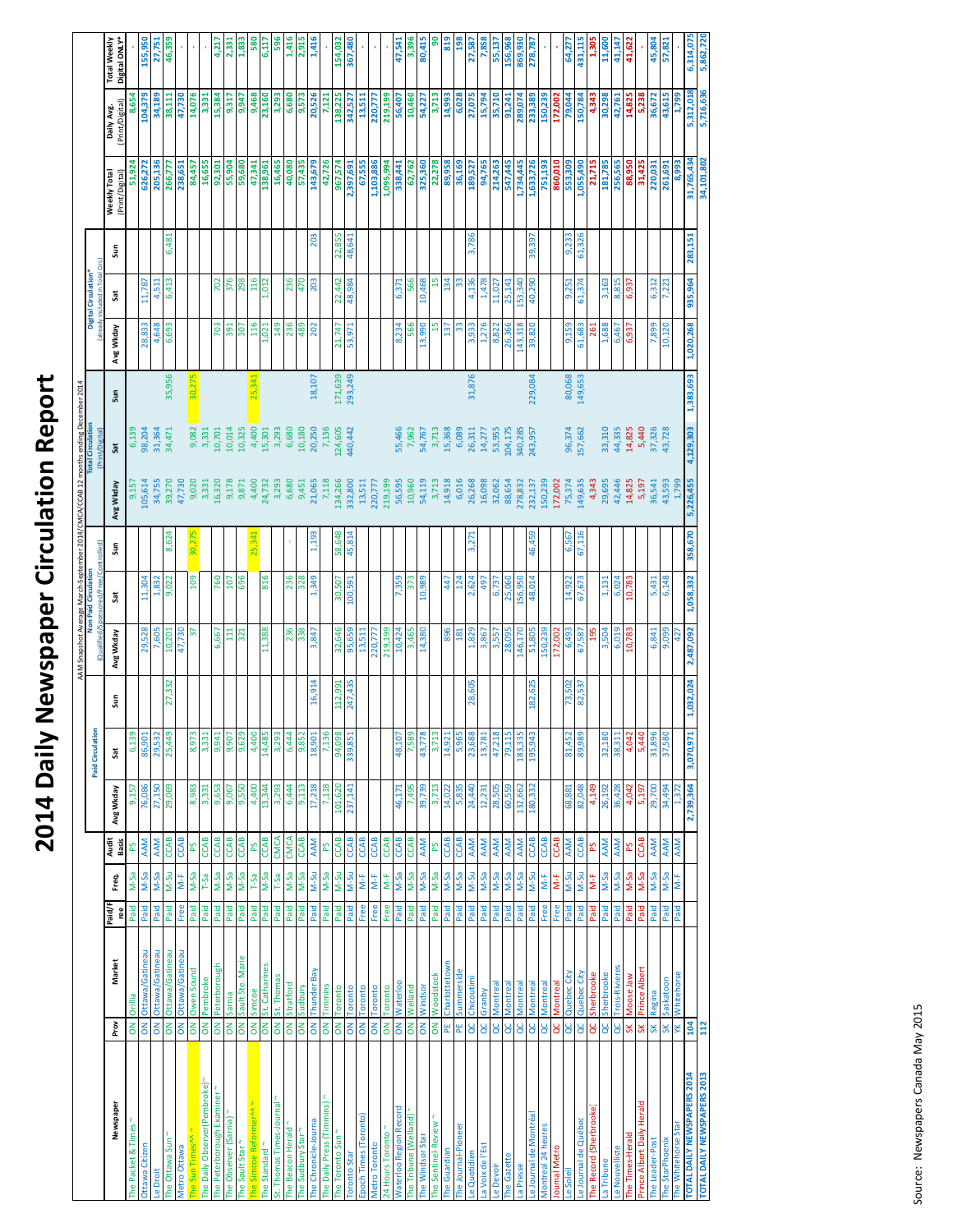|                                                                                                                                                                                                                                                                                                                                                                                                                                                                                                             |           |                  |     |           |                                                               |      |           | AAM Snapshot Average March-September 2014/CMCA/CCAB 12 months ending December 2014                                                  |     |           |                                                         |     |                                 |                               |                                      |
|-------------------------------------------------------------------------------------------------------------------------------------------------------------------------------------------------------------------------------------------------------------------------------------------------------------------------------------------------------------------------------------------------------------------------------------------------------------------------------------------------------------|-----------|------------------|-----|-----------|---------------------------------------------------------------|------|-----------|-------------------------------------------------------------------------------------------------------------------------------------|-----|-----------|---------------------------------------------------------|-----|---------------------------------|-------------------------------|--------------------------------------|
|                                                                                                                                                                                                                                                                                                                                                                                                                                                                                                             |           | Paid Circulation |     |           | (Qualified/Sponsored/Free/Controlled)<br>Non Paid Circulation |      |           | <b>Total Circulation</b><br>(Print/Digital)                                                                                         |     |           | (already included in Total Circ)<br>Digital Circulation |     |                                 |                               |                                      |
| <b>Audit</b><br>Basis<br>Freq.<br>Paid/F<br>ree<br>Market<br>Prov<br>Newspaper                                                                                                                                                                                                                                                                                                                                                                                                                              | Avg Wkday | ä                | Sun | Avg Wkday | Sat                                                           | Sur, | Avg Wkday | Sat                                                                                                                                 | Sun | Avg Wkday | Sat                                                     | Sun | Weekly Total<br>(Print/Digital) | (Print/Digital)<br>Daily Avg. | <b>Total Weekly</b><br>Digital ONLY* |
| $\frac{1}{9}$<br>۴<br>Report Notes:<br><b>Difference</b><br>% Change                                                                                                                                                                                                                                                                                                                                                                                                                                        |           |                  |     |           |                                                               |      |           |                                                                                                                                     |     |           |                                                         |     | $-2,336,368$<br>$-6.9%$         | -404,618<br>$-7.1%$           | 451,355<br>7.7%                      |
| All AAM data calculated as an average from March 30, 2014 and September 30, 2014 Snapshot report.<br>Daily newspapers defined as publications with minimum four days per week publishing schedule<br>* Digital circulation is combined Paid and Non-Paid -already included in Total Circulation column.                                                                                                                                                                                                     |           |                  |     |           |                                                               |      |           |                                                                                                                                     |     |           |                                                         |     |                                 |                               |                                      |
| CMCA data based on audits/verification reports throughout the 2014 year, unless otherwise stated<br>AAM Qualified Circulation = change to reporting effective Sept 30, 2013 Snapshot report<br>CCAB data is based on December 31, 2014 unless otherwise stated<br>PS denotes Publisher's Statement - no audit available.                                                                                                                                                                                    |           |                  |     |           |                                                               |      |           |                                                                                                                                     |     |           |                                                         |     |                                 |                               |                                      |
| Sing Tao (50% owned by Torstar) excluded from circulation analysis - no data available                                                                                                                                                                                                                                                                                                                                                                                                                      |           |                  |     |           |                                                               |      |           |                                                                                                                                     |     |           |                                                         |     |                                 |                               |                                      |
| Nanaimo News Bulletin Daily, the Vernon Morningstar Daily and the Peace Arch News Daily ceased publishing (March 28, 2014)<br>35 Sun Media titles sold to Postmedia October 2014 but under review by Competition Bureau - not finalized until April 201<br>Kamloops Daily News ceased publishing (1/2014), Dawson Creek Daily News merged with Alaska Highway News (2/2014<br>Metro London, Regina, Saskatoon ceased publishing (July 11, 2014<br>2014 Changes:                                             |           |                  |     |           |                                                               |      |           |                                                                                                                                     |     |           |                                                         |     |                                 |                               |                                      |
| Colour denotes that data requires explanation - see below:                                                                                                                                                                                                                                                                                                                                                                                                                                                  |           |                  |     |           |                                                               |      |           |                                                                                                                                     |     |           |                                                         |     |                                 |                               |                                      |
| 2013 CMCA Report: Alaska Highway News (Fort St. John), Cranbrook Daily Townsman, Daily Bulletin (Kimberley),<br>2013 CCAB Report: Journal Metro, Western Star (Corner Brook, NL)<br>2013 AAM Snapshot Reports: Alberni Valley Times                                                                                                                                                                                                                                                                         |           |                  |     |           |                                                               |      |           | Trail Times, The News (New Glasgow), The Daily News (Truro), Northumberland Today, St. Thomas Times Journal, Pembroke Daily Observe |     |           |                                                         |     |                                 |                               |                                      |
| Publisher's Statement only (PS): Kenora Daily Miner & News (distribution statement), L'Acadie Nouvelle, Woodstock Sentinel Review, The Record, Sherbrooke (October 15, 2014), Fort Frances Daily Bulletin (March 28, 2014), Mo<br><b>^Epoch Times Vancouver:</b> average 5,500 copies Mon-Thurs + 16,000 Friday, 7,000 Sat/Sun (Chinese language) + 12,500 English copies on Thur<br>2010 CCAB Audit Reports: Barrie Examiner, Orillia Packet & Times<br>2011 CCAB Audit Report: Prince Albert Daily Herald |           |                  |     |           |                                                               |      |           |                                                                                                                                     |     |           |                                                         |     |                                 |                               |                                      |
| AA Non paid weekday distribution shown in Sunday column:                                                                                                                                                                                                                                                                                                                                                                                                                                                    |           |                  |     |           |                                                               |      |           |                                                                                                                                     |     |           |                                                         |     |                                 |                               |                                      |
| Northumberland Today - Thursday controlled circulation                                                                                                                                                                                                                                                                                                                                                                                                                                                      |           |                  |     |           |                                                               |      |           |                                                                                                                                     |     |           |                                                         |     |                                 |                               |                                      |
| Cranbrook Daily Townsman - Thursday controlled circulatior<br>Barrie Examiner - Thursday controlled circulation                                                                                                                                                                                                                                                                                                                                                                                             |           |                  |     |           |                                                               |      |           |                                                                                                                                     |     |           |                                                         |     |                                 |                               |                                      |
| Brockville Recorder and Times - Thursday controlled circulation<br>Owen Sound Sun Times - Thursday controlled dirculation                                                                                                                                                                                                                                                                                                                                                                                   |           |                  |     |           |                                                               |      |           |                                                                                                                                     |     |           |                                                         |     |                                 |                               |                                      |
| Simcoe Reformer - Wednesday controlled circulation                                                                                                                                                                                                                                                                                                                                                                                                                                                          |           |                  |     |           |                                                               |      |           |                                                                                                                                     |     |           |                                                         |     |                                 |                               |                                      |
| Prince George Citizen - Thursday controlled circulation<br>Nanaimo Daily News - Thursday controlled circulation                                                                                                                                                                                                                                                                                                                                                                                             |           |                  |     |           |                                                               |      |           |                                                                                                                                     |     |           |                                                         |     |                                 |                               |                                      |
| Note: Sunday Totals exclude non paid weekday distribution above.                                                                                                                                                                                                                                                                                                                                                                                                                                            |           |                  |     |           |                                                               |      |           |                                                                                                                                     |     |           |                                                         |     |                                 |                               |                                      |

2014 Daily Newspaper Circulation Report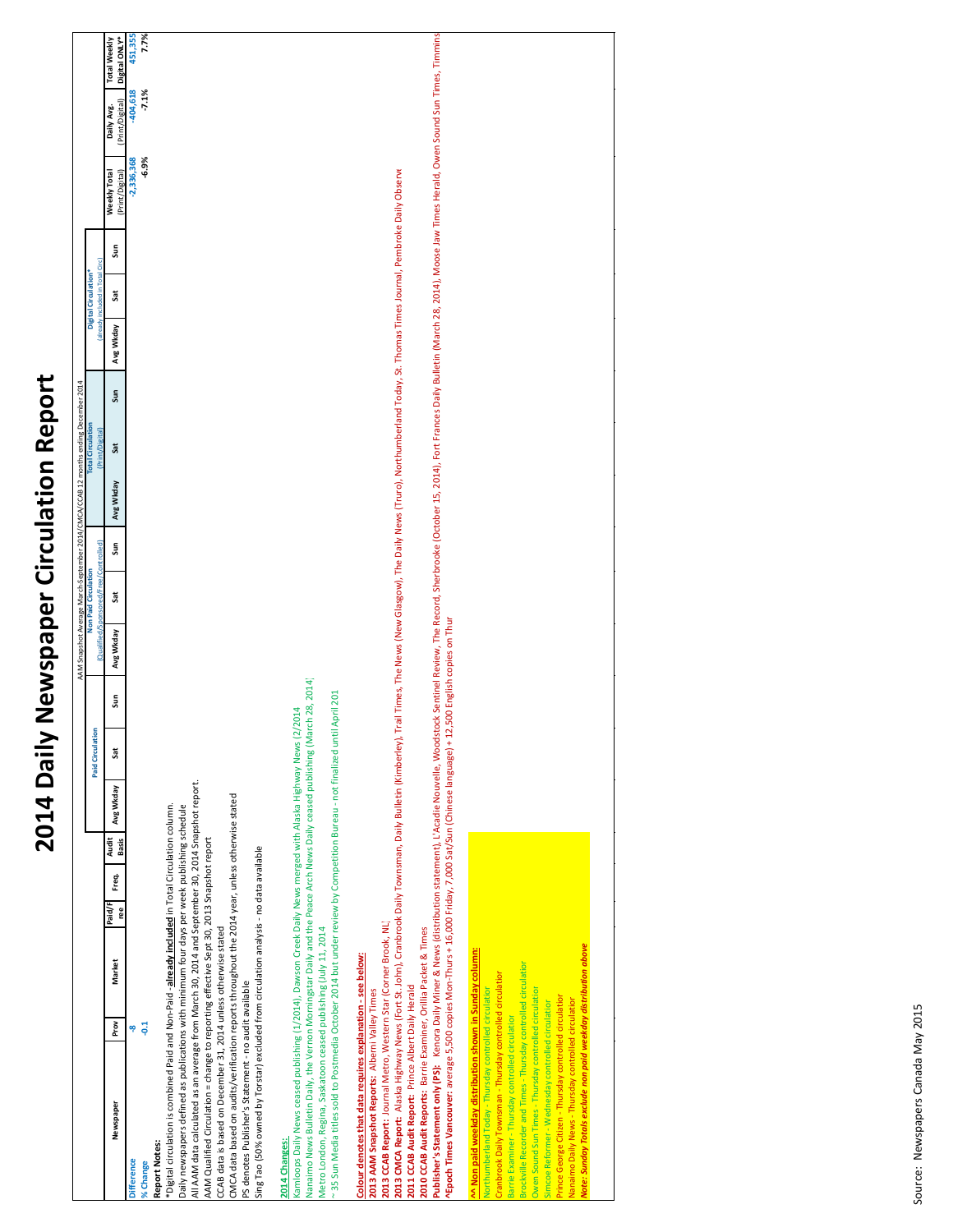

#### **Newspaper Ownership** (104 newspapers)

#### **ALTA Newspaper Group/Glacier (3)**

Lethbridge Herald # Medicine Hat News # The Record, Sherbrooke

#### **Black Press (4)**

Red Deer Advocate # The Trail Times # Cranbrook Daily Townsman # The Daily Bulletin, Kimberley #

#### **Brunswick News Inc. (3)**

Times & Transcript, Moncton # The Daily Gleaner, Fredericton # The Telegraph-Journal, Saint John #

#### **Continental Newspapers Canada Ltd. (3)**

**Penticton Herald** The Daily Courier, Kelowna The Chronicle Journal, Thunder Bay

#### F.P. Canadian Newspapers LP (2)

**Winnipeg Free Press Brandon Sun** 

#### **Glacier Media (5)**

Alaska Highway News, Fort St. John The Citizen, Prince George Nanaimo Daily News Times Colonist, Victoria # Alberni Valley Times, Port Alberni

#### Globe and Mail Inc. (1)

The Globe and Mail #

#### Halifax Herald Ltd. (1)

The Chronicle-Herald, Halifax #

#### Independent (6)

\*L'Acadie Nouvelle, Caraquet \*Le Devoir, Montreal The Whitehorse Star Fort Frances Daily Bulletin \*Epoch Times, Vancouver \*Epoch Times, Toronto

#### Postmedia Network Inc. (10) ^^

The Gazette, Montreal # Ottawa Citizen # **National Post #** The Windsor Star # The Leader-Post, Regina # The StarPhoenix, Saskatoon # Calgary Herald # Edmonton Journal # The Vancouver Sun # The Province, Vancouver #

Le Journal de Montréal #

#### **Power Corp. of Canada (7)**

La Presse, Montreal Le Nouvelliste, Trois-Rivieres La Tribune, Sherbrooke La Voix de l'Est, Granby Le Soleil, Quebec Le Quotidien, Chicoutimi Le Droit, Ottawa/Gatineau

#### Quebecor/Sun Media (38)

Le Journal de Québec # The Brockville Recorder & Times The London Free Press **Beacon-Herald, Stratford The Simcoe Reformer** The Sentinel Review, Woodstock Winnipeg Sun # The Toronto Sun # The Edmonton Sun # The Calgary Sun # The Ottawa Sun # **St. Thomas Times-Journal** Daily Herald-Tribune, Grande Prairie **Fort McMurray Today** Daily Miner & News, Kenora **The Barrie Examiner The Chatham Daily News Northumberland Today** 

#### TC Media (11)

Cape Breton Post # The Evening News, New Glasgow Truro Daily News # The Telegram, St. John's # The Guardian, Charlottetown # The Journal Pioneer, PEI # The Western Star, Corner Brook # The Times-Herald, Moose Jaw Prince Albert Daily Herald # \*Metro Halifax (with Metro Intl SA) \*Journal Metro, Montreal

Notes:

\*Montreal 24 heures \*24 Hours Vancouver \*24 Hours Toronto **Cornwall Standard-Freeholder** The Kingston Whig-Standard **St. Catharines Standard The Expositor, Brantford Niagara Falls Review** The Tribune, Welland **The North Bay Nugget** The Intelligencer, Belleville The Observer, Sarnia The Sault Star, Sault Ste Marie **The Sudbury Star** The Daily Press, Timmins The Sun Times, Owen Sound The Packet & Times, Orillia The Daily Observer, Pembroke The Peterborough Examiner

#### **Torstar Corp. (10)**

Toronto Star # The Hamilton Spectator **Guelph Mercury** The Record, Grand River Valley \*Metro Calgary (with Metro Intl SA) \*Metro Edmonton (with Metro Intl SA) \*Metro Vancouver (with Metro Intl SA) \*Metro Winnipeg (with Metro Intl SA) \*Metro Ottawa (with Metro Intl SA) \*Metro Toronto (with Metro Intl SA)

The Gazette (London) - re-classified as campus publication

Dawson Creek News - merged with Alaska Hwy News (2/2014)

CLOSED: Kamloops Daily News (1/2014); Nanaimo News Bulletin Daily/Peace Arch News Daily (White Rock)/The Morning Star Daily (Vernon) (3/2014); Metro Regina/Saskatoon/London (7/2014);

^^ +35 Quebecor/Sun Media English dailies in red (sale announced Sept 2014, finalized April 2015)

\* non-member of CNA / # paywall/metered access black - paid daily newspapers (91) / green - free daily newspapers (13)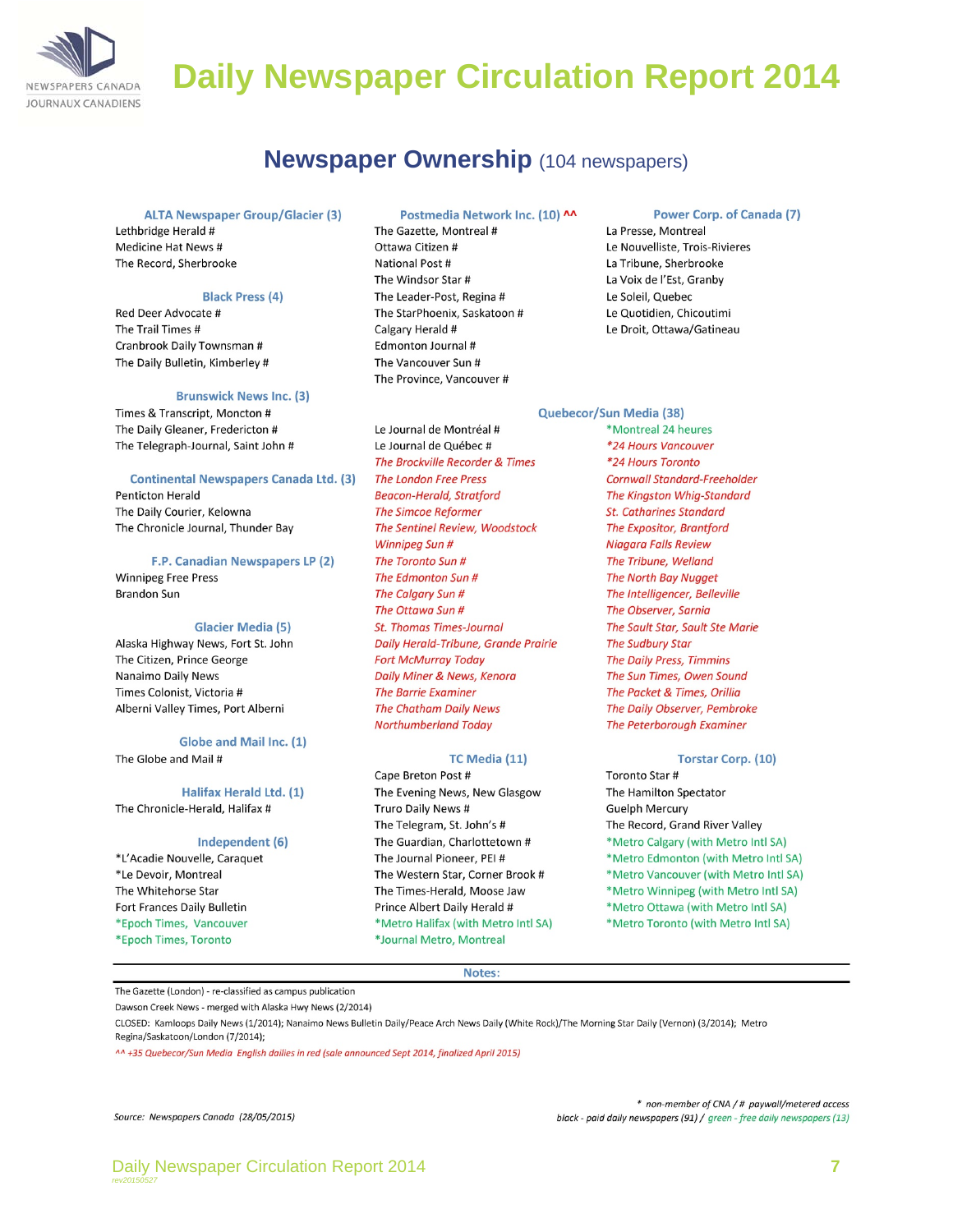

#### **Industry Highlights – Year in Review**

2014 was a busy year for newspapers with digital initiatives, purchases and ownership changes. The Year in Review fact sheet can be found online at http://www.newspaperscanada.ca/aboutnewspapers/industry-reports.

#### **Digital Initiatives**

- The Globe and Mail launched daily video series: Globe Now
- Ottawa Citizen (ON) launched redesign and new multi-platform content strategy
- Three Metro newspapers moved to digital-only format
- Winnipeg Free Press (MB) revamped editorial pages
- Montreal Gazette (QC) launched new four-platform strategy
- Toronto Star (ON) Classroom Connection used augmented reality to engage students
- Postmedia launched reimagined Calgary Herald (AB)
- Torstar (ON) partnering with La Presse on new tablet edition
- Metro adjusted its digital strategy to focus on larger markets

#### **Digital Access and Paywall/Metered Access**

- TC Media launched digital subscription plans at three Atlantic newspapers between January and April 2014: The Western Star (NL), the Cape Breton Post (NS) and The Telegram (NL)
- Prince Albert Daily Herald (SK) launched new digital subscription plan
- Black Press implemented a paywall for the Trail Times (BC) in March 2014

#### **Purchases / Ownership Changes**

- Transcontinental Printing announced sale of assets of subsidiary Rastar
- TC Media completed acquisition of 74 Quebecor community newspapers
- TC Media sold its weekly papers on the Côte-Nord
- Postmedia to purchase 175 Sun Media publications
- Black Press purchased daily and community newspapers from Glacier Media

#### **New Publications/Editions/Publishing Schedules**

- Victoria Times Colonist (BC) brings back community-focused Islander section on Sundays
- Chronicle Herald (NS) expanded into Cape Breton

#### **Newspapers Closures**

• Kamloops Daily News (BC) closed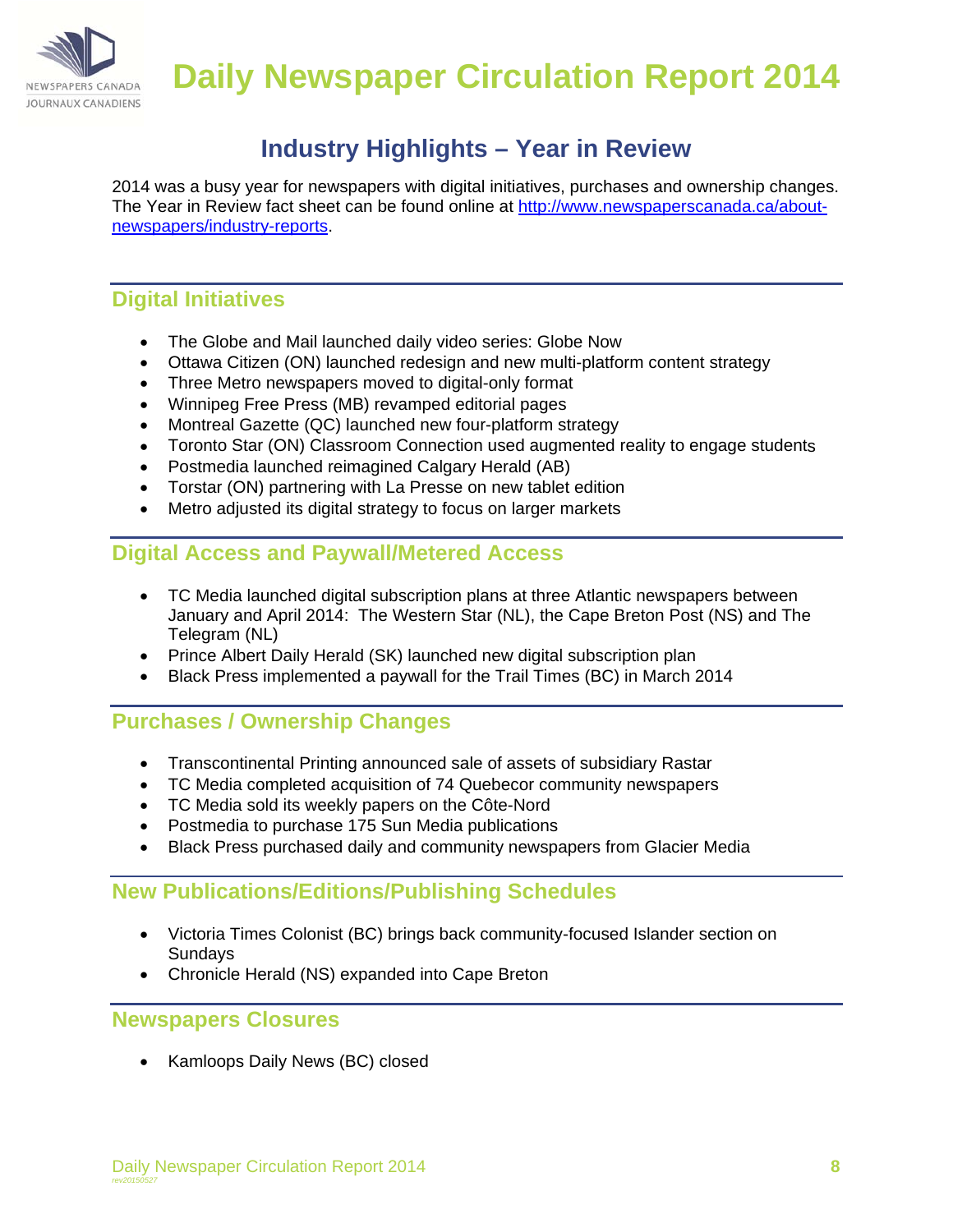

#### **General Industry**

- Government's recycling policy biggest threat to B.C. newspapers
- Transcontinental Inc. entered flexible packaging market
- Torstar (ON) sold Harlequin to News Corp.
- Glacier Media launched new crowdfunding initiative
- Quebecor created new Media Group division
- Sun Media partnered with Meltwater
- Postmedia launched new advertising website
- Media outlets partnered to expand Northern news network
- Postmedia's Infomart expanded coverage in Western Canada

#### **Research**

- Newspaper ads remain most trustworthy form of paid media advertising
- Pew study shows direct visitors are more engaged with news sites
- Pew released 2014 State of the News Media report
- Newspaper readership remains strong according to latest NADbank study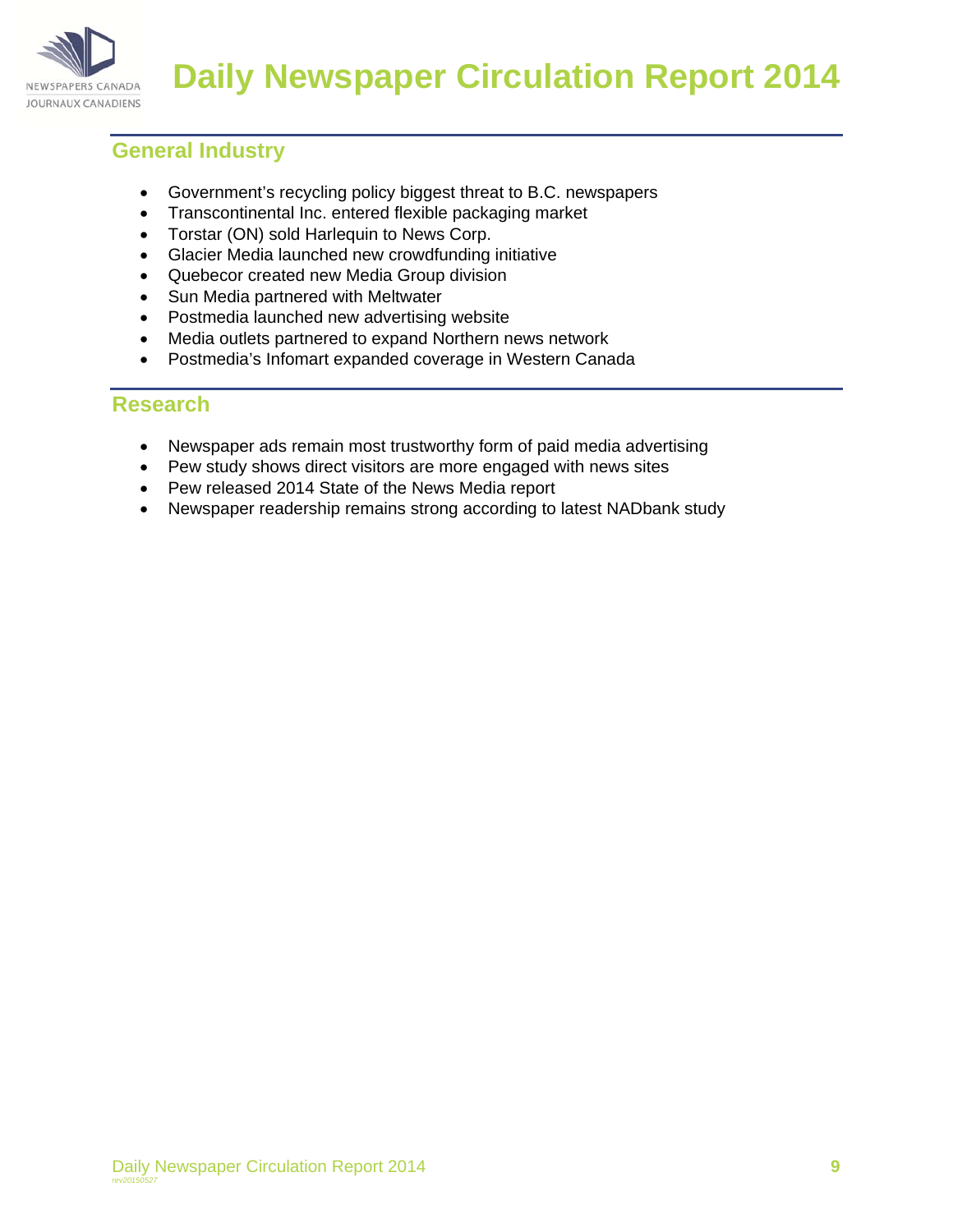

#### **Paywalls/Metered Access**

In 2014 there were a total of 38 daily newspapers with paywalls or metered access in place. One newspaper (La Presse) offers a free tablet edition (La Presse+).

| <b>Newspaper</b>                                     | <b>Province</b> | <b>Market</b>        | <b>Owner</b>               | <b>Date Implemented</b> |
|------------------------------------------------------|-----------------|----------------------|----------------------------|-------------------------|
| The Whitehorse Star                                  | YT              | Whitehorse           | Independent                | 2004                    |
| <b>Times Colonist</b>                                | <b>BC</b>       | Victoria             | Glacier                    | May 2011                |
| <b>Montreal Gazette</b>                              | QC              | Montreal             | Postmedia                  | May 2011                |
| <b>Red Deer Advocate</b>                             | AB              | <b>Red Deer</b>      | <b>Black Press</b>         | <b>June 2011</b>        |
| The Daily Gleaner                                    | <b>NB</b>       | Fredericton          | <b>Brunswick News</b>      | November 2011           |
| <b>Times and Transcript</b>                          | <b>NB</b>       | Moncton              | <b>Brunswick News</b>      | November 2011           |
| Telegraph Journal                                    | <b>NB</b>       | Saint John           | <b>Brunswick News</b>      | November 2011           |
| The Daily Townsman                                   | <b>BC</b>       | Cranbrook            | <b>Black Press</b>         | February 2012           |
| The Daily Bulletin                                   | <b>BC</b>       | Kimberley            | <b>Black Press</b>         | February 2012           |
| The Province                                         | <b>BC</b>       | Vancouver            | Postmedia                  | August 2012             |
| Vancouver Sun                                        | BC              | Vancouver            | Postmedia                  | August 2012             |
| Ottawa Citizen                                       | ON              | Ottawa               | Postmedia                  | August 2012             |
| Le Journal de Montréal                               | QC              | Montreal             | Quebecor/Sun Media         | September 2012          |
| Le Journal de Québec                                 | QC              | Quebec City          | Quebecor/Sun Media         | September 2012          |
| The Globe and Mail                                   | ON              | National             | Globemedia                 | October 2012            |
| Calgary Sun                                          | AB              | Calgary              | Quebecor/Sun Media         | December 2012           |
| <b>Edmonton Sun</b>                                  | AB              | Edmonton             | Quebecor/Sun Media         | December 2012           |
| Winnipeg Sun                                         | MB              | Winnipeg             | Quebecor/Sun Media         | December 2012           |
| Ottawa Sun                                           | ON              | Ottawa               | Quebecor/Sun Media         | December 2012           |
| <b>Toronto Sun</b>                                   | ON              | Toronto              | Quebecor/Sun Media         | December 2012           |
| <b>Medicine Hat News</b>                             | AB              | Medicine Hat         | AB Newspaper Group         | April 2013              |
| Calgary Herald                                       | AB              | Calgary              | Postmedia                  | May 2013                |
| <b>Edmonton Journal</b>                              | AB              | Edmonton             | Postmedia                  | May 2013                |
| <b>National Post</b>                                 | ON              | National             | Postmedia                  | May 2013                |
| <b>Windsor Star</b>                                  | ON              | Windsor              | Postmedia                  | May 2013                |
| The Guardian                                         | PE              | Charlottetown        | <b>TC</b> Media            | May 2013                |
| The Leader Post                                      | <b>SK</b>       | Regina               | Postmedia                  | May 2013                |
| The StarPhoenix                                      | <b>SK</b>       | Saskatoon            | Postmedia                  | May 2013                |
| Lethbridge Herald                                    | AB              | Lethbridge           | AB Newspaper Group         | <b>June 2013</b>        |
| The Daily News                                       | <b>NS</b>       | Truro                | <b>TC Media</b>            | <b>July 2013</b>        |
| The Chronicle Herald                                 | <b>NS</b>       | Halifax              | Halifax Herald Ltd.        | August 2013             |
| <b>Toronto Star</b>                                  | ON              | Toronto              | <b>Torstar Corporation</b> | August 2013             |
| Journal Pioneer                                      | <b>PE</b>       | Summerside           | <b>TC Media</b>            | November 2013           |
| The Western Star                                     | <b>NL</b>       | <b>Corner Brook</b>  | <b>TC</b> Media            | January 2014            |
| Cape Breton Post                                     | <b>NS</b>       | Sydney               | <b>TC Media</b>            | February 2014           |
| <b>Trail Times</b>                                   | BC              | Trail                | <b>Black Press</b>         | March 2014              |
| The Telegram                                         | <b>NL</b>       | St. John's           | <b>TC Media</b>            | April 2014              |
| The Daily Herald                                     | <b>SK</b>       | <b>Prince Albert</b> | <b>TC Media</b>            | <b>June 2014</b>        |
| <b>TOTAL Newspapers with Metered Access/Paywalls</b> |                 |                      |                            | 38                      |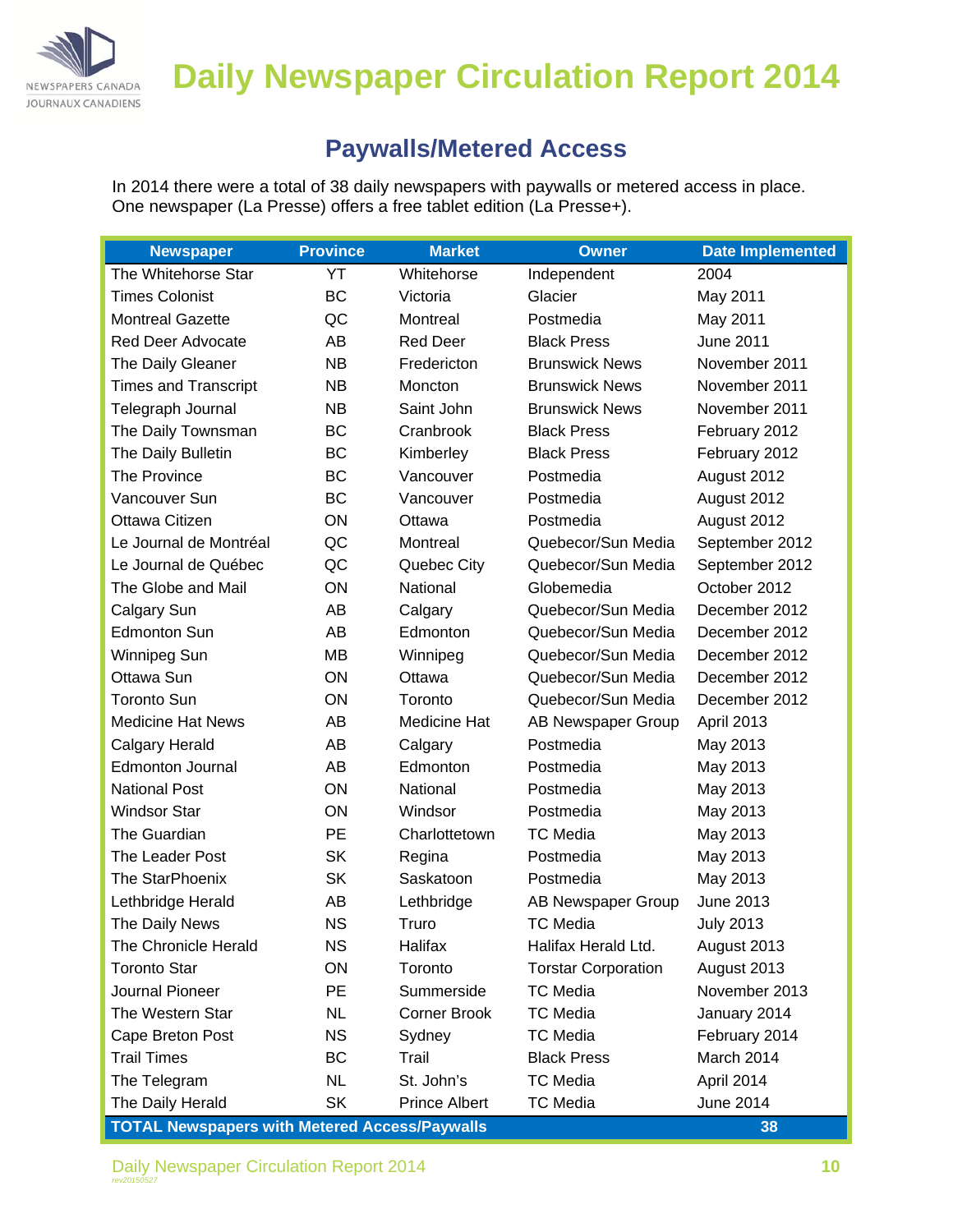

#### **Circulation Terminology**

#### **Audit Services**

#### **Alliance for Audited Media (AAM)**

#### http://www.auditedmedia.ca/

The Alliance for Audited Media was formerly the Audit Bureau of Circulations. AAM is a tripartite membership organization of North America's leading advertisers, advertising agencies and content providers committed to providing independently verified data and information critical to evaluating and purchasing media.

#### **Canadian Circulation Audit Board (CCAB)**

#### http://www.bpaww.com/

The Canadian Circulation Audit Board (CCAB) is a tripartite membership organization founded in the fall of 1936 to offer choice to business publications in pursuit of a more efficient circulation audit. CCAB is part of BPA Worldwide, a global industry resource for verified audience data and media knowledge.

#### **Canadian Media Circulation Audit (CMCA)**

#### http://www.circulationaudit.ca/

Canadian Media Circulation Audit (CMCA) is the only circulation audit provider in Canada that is 100-percent Canadian-owned and operated. CMCA reports provide advertisers, agencies and media buyers with credible, relevant data to make informed buying decisions.

#### **Paid Circulation**

**AAM** - Paid circulation includes print and digital individual subscriptions, single copy, group and hotel copies of newspapers which have been individually paid for by the purchasers, not for resale, at not less than one cent per copy or per subscription. http://www.auditedmedia.ca/news/blog/2013/november/faqs-about-the-new-canadian-newspaperreport.aspx

**CCAB** – Paid circulation includes copies paid for by individual recipient including home delivery, single copy, hotel and e-edition copies.

**CMCA** – Paid circulation is defined as any copies that have been paid for at any net positive price, after taking the value of any premiums or incentives into consideration. Paid circulation includes carrier deliveries, dealer sales, bulk sales and counter sales. Bulk sales include copies bought by a third party, such as an advertiser, sponsor/donor, or municipality as well as educational copies for delivery to students or schools and for the purposes of teaching students.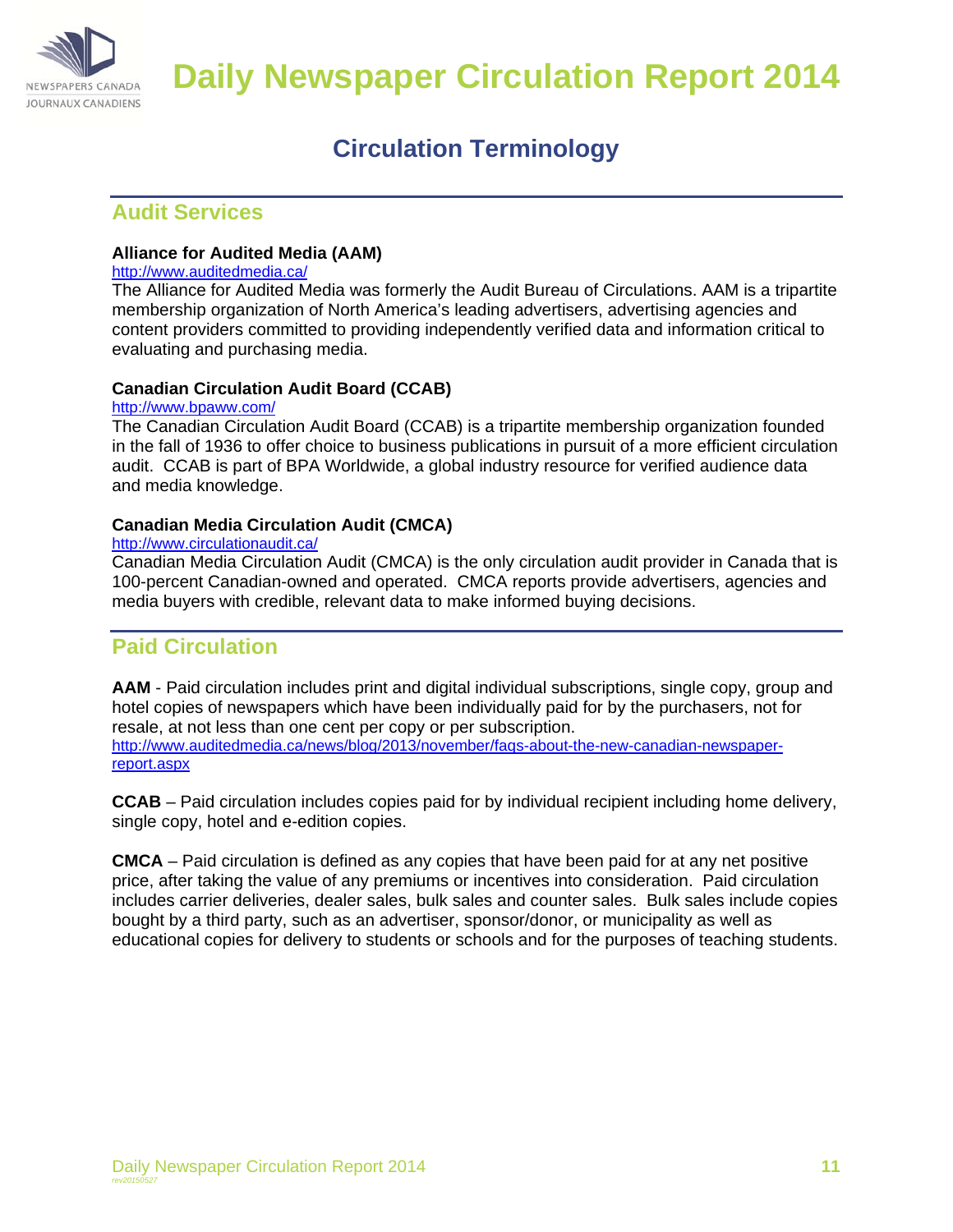

#### **Non-Paid Circulation**

**Qualified Circulation** - **AAM** – Qualified circulation is a category introduced in 2013 that includes all non-paid print and digital circulation and those copies purchased by sponsors or other third parties. Qualified circulation can include education copies (used in the classroom), copies available for use or pick-up by consumers in public locations and copies served to employees, retired employees, independent agents and correspondents. http://www.auditedmedia.ca/news/blog/2013/september/a-look-at-the-new-qualified-circulation-categoryfor-canadian-newspapers.aspx

**Sponsored by Third Party or Free - CCAB** – This category of non-paid circulation was introduced in 2009 and includes home delivery, single copy, e-editions and educational copies in either print or digital formats.

**Controlled Circulation** – **CMCA** – This includes all copies distributed free to designated areas and/or by an address list as well as newspapers picked up by individual readers at the newspaper office.

#### **Digital Circulation**

**AAM** - Digital editions are categorized as Paid if they are accessed by subscribers (individual subscriptions, single copy, group or hotel). Digital editions sold in a bundle are counted as paid when the editions are priced separately or accessed by consumers. Digital editions categorized as Qualified include non-paid access by individuals, for education or by employees. http://www.auditedmedia.ca/news/blog/2013/november/faqs-about-the-new-canadian-newspaperreport.aspx

**CCAB** – E-editions include any newspaper delivered periodically in a digital format with metered navigation, that is edited, designed, and contains date-stamped content that includes advertising. Digital E-editions may be reported as paid for by individual recipients or sponsored by third parties or free. Educational E-editions are included in the sponsored by third party or free category.

**CMCA** - An electronic edition may be included in a publisher's circulation statement provided it is an exact digital replica of the print edition. Electronic editions may be included in both Paid and Controlled Circulation categories. A subscription to both the print and electronic editions shall be counted as one subscription.

#### **Replica Digital Edition**

Replica digital editions maintain the same identity as the print edition. Replicas have the same name/logotype and consistent editorial and advertising content as print.

#### **Non-replica Digital Edition**

Non-replica digital editions are editorially homogeneous with the print edition, but advertising content may differ. Non-replica editions include platforms such as tablet apps, mobile apps and restricted-access websites.